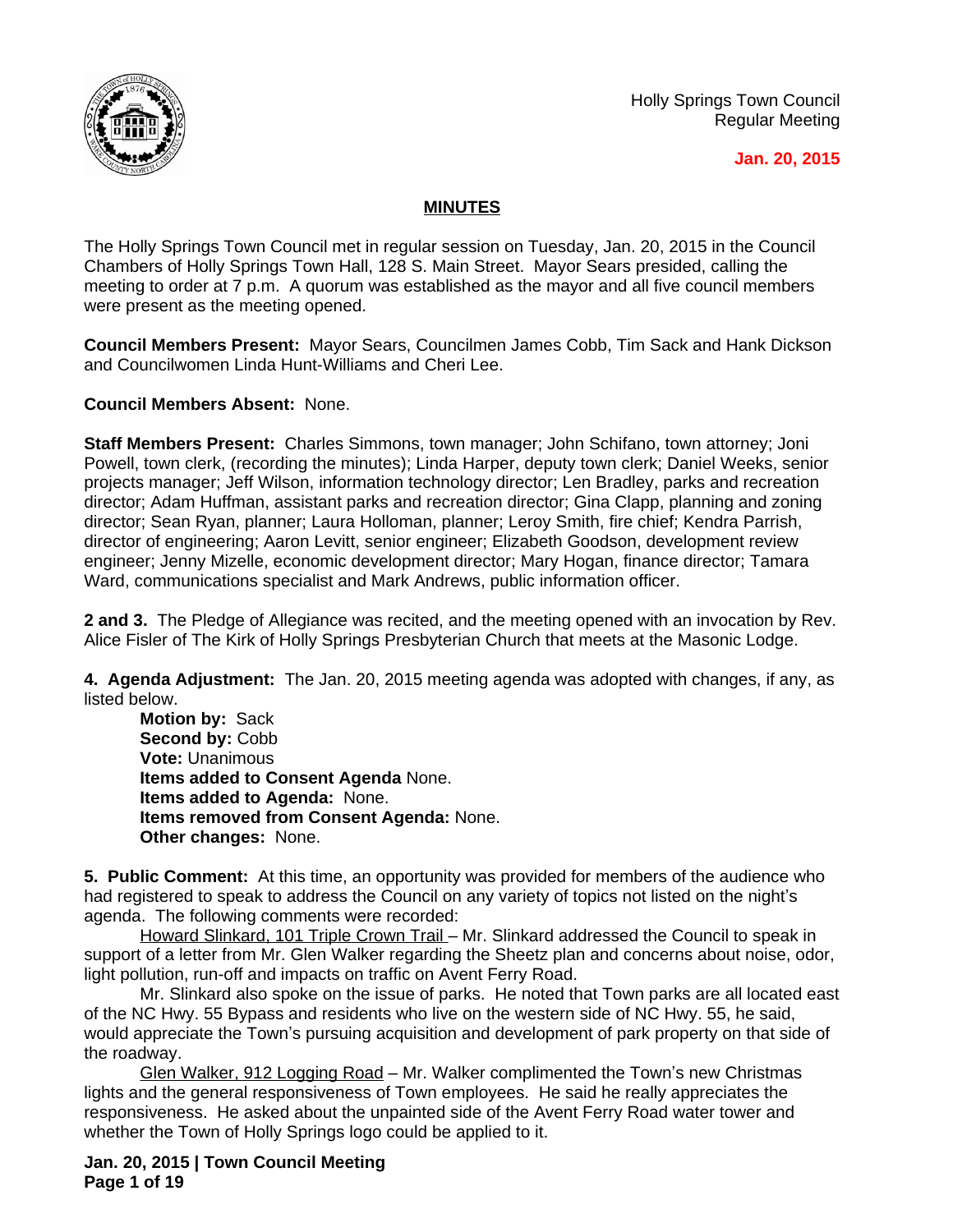**6a. Kiwanis International Day Proclamation -** Mayor Sears said that a century ago, on Jan. 21, 1915, the first Kiwanis Club was formed in Detroit, Michigan. In 2015, Kiwanis has grown into international organizations, and members across the globe will renew their century-old commitment to children by finding solutions to community needs and by eradicating a deadly disease from the world.

In Holly Springs, the Kiwanis Club celebrates children by recognizing outstanding students through the Terrific Kid programs, hosting the annual Kids Appreciation Day and co-presenting the Happy Holly Days Christmas Parade with the Town of Holly Springs Department of Public Affairs and Communications.

Globally, January 2015 kicks off six months of celebrations to honor the past century of service and launch the next 100 years of signature service projects. Each year, Kiwanis members devote 18.5 million volunteer hours toward projects in their communities and raise more than \$100 million, all to help children thrive, prosper and grow.

Mayor Sears presented a proclamation commemorating the 100<sup>th</sup> anniversary of Kiwanis by designating Jan. 21, 2015 as Kiwanis International Day throughout the Town of Holly Springs. **Action:** None.

**6b. Holly Springs High School Principal Brian Pittman Introduction –** Mayor Sears introduced Holly Springs High School Principal Brian Pittman and welcomed him to his new position. **Action:** None.

**7a. Street Light and a Dog Park -** Miss Abby Priest, a local student and member of the Mayor's Youth Advisory Board, addressed the Council with some ideas to make Holly Springs better. Miss Priest requested installation of a street light in the Holly Glen subdivision in an area that is dark mornings when students are headed to the bus stop. She said she feels it would make her neighborhood safer. The engineering department has received the request and is looking into it.

Miss Priest also requested the Council consider funding the dog parks that are planned for the Sugg Farm at Bass Lake Park property.

**Action:** None.

**7b. Access 540 Update -** Mr. Levitt said that NCDOT invited representatives from Holly Springs, Apex, and Wake County to a meeting reviewing the proposed plans for the Access 540 project. He said the Access 540 project is a proposal by the NCDOT to convert the existing bridge at the Triangle Expressway (Toll NC 540) and Old Holly Springs-Apex Rd (SR 1153) to an interchange.

He said the project also would construct approximately 1.5 miles of additional auxiliary lanes along the Triangle Expressway between the NC Bypass and US 1.

The purpose of the Access 540 project is to improve access and roadway connectivity in response to the planned development of the Veridea project in Southern Apex.

**Action:** None.

**8a. Public Hearing: Sheetz At Morgan Park –** Mr. Ryan said the Town has received a request for a special exception use to allow for a gasoline service station located on one of the commercial parcels in the Morgan Park Planned Unit Development (PUD.) The Morgan Park PUD established that all uses found in the Unified Development Ordinance (UDO) under the LB: Local Business zoning district are permitted on the commercial lots of the PUD. The LB: Local Business district states that a gasoline service station is a special exception use. The proposed gasoline service station includes a main convenience store building, gasoline pump canopy, and carwash building. There would be no automobile repair on the property.

He said in conjunction with the special exception use request, the Town has received a development plan for a 6,407-square-foot gasoline service station which includes a one and onehalf story convenience store and restaurant, gasoline pump canopy and carwash building. The

**Jan. 20, 2015 | Town Council Meeting Page 2 of 19**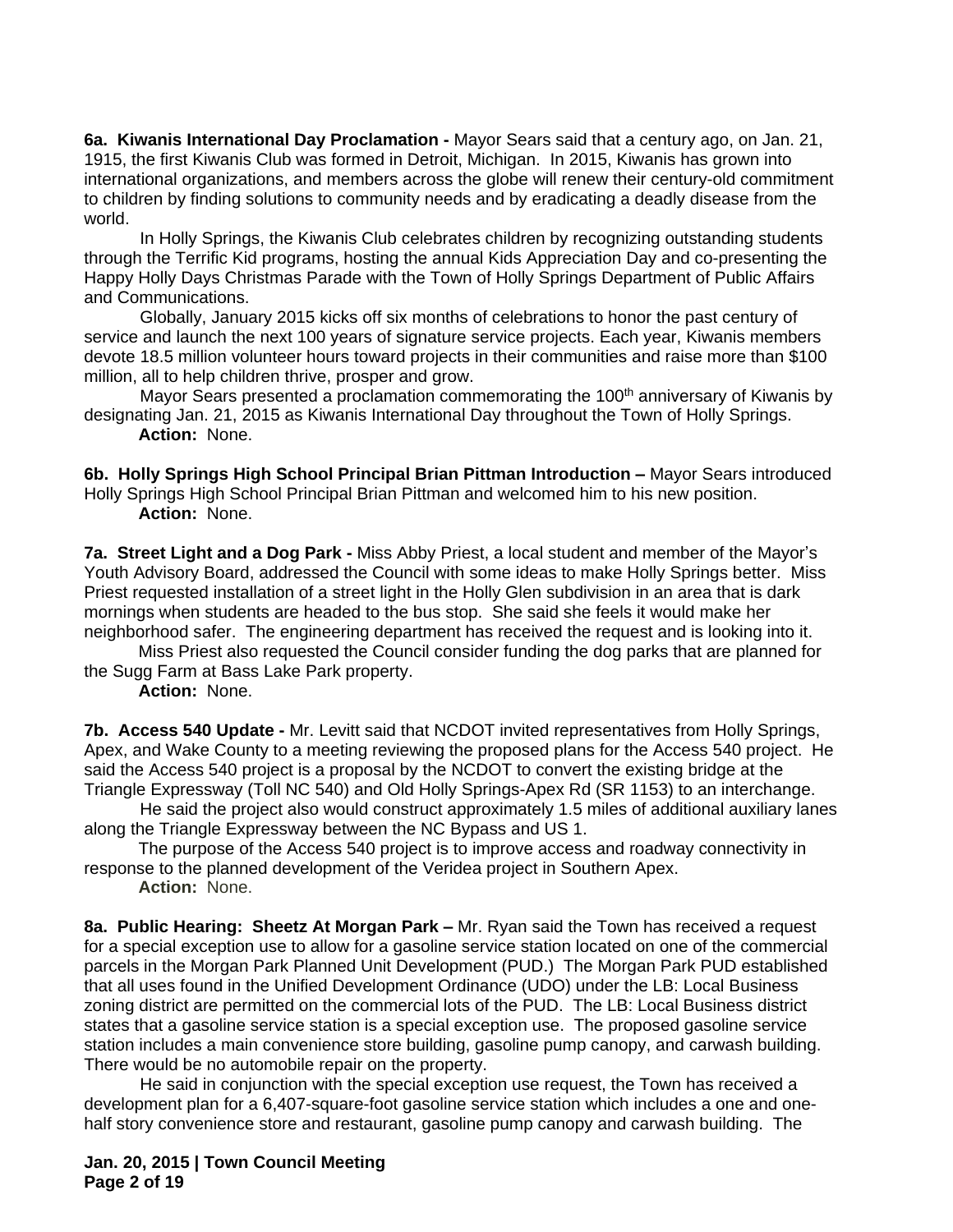development standards for the project are established under the regulations of the Morgan Park PUD. The applicant has requested several variances from the Morgan Park PUD development standards, which are outlined below:

- Variance petition #14-VAR-09 Minimum Glazing: Request to allow for a variance of development regulations of the Morgan Park Planned Unit Development (PUD) to reduce the minimum glazing for the north and west facing sides from 70% to 40%; and
- Variance petition #14-VAR-10 Metal Awnings: Request to allow for a variance of development regulations of the Morgan Park PUD to provide metal awnings in addition to canvas awnings as required in the Morgan Park PUD Parcel E Architectural Standards; and
- Variance petition #14-VAR-11 Principle Building Roof Pitch: Request to allow for a variance of development regulations of the Morgan Park PUD to allow for a flat roof for the north facing portion of the principle building as required in the Morgan Park PUD Parcel E Architectural Standards; and
- Variance petition #14-VAR-17 Carwash Building Roof Pitch: Request to allow for a variance of development regulations of the Morgan Park PUD to allow for a flat roof on for the west facing portion of the carwash building as required in the Morgan Park PUD Parcel E Architectural Standards; and
- Variance petition #14-VAR-18 Parking Location: Request to allow for a variance of development regulations of the Morgan Park PUD to allow for parking in front of the principle building between the south facing façade and Avent Ferry Road as required in the Morgan Park PUD Parcel E Parking Standards; and
- Variance petition #14-VAR-19 Building Location: Request to allow for a variance of development regulations of the Morgan Park PUD to remove the front build-to-line requirement along Avent Ferry Road, as illustrated in the Morgan Park PUD Parcel E Building Placement Standards.

Ms. Goodson addressed the Council with information about the project's transportation impact analysis. In short, she said the traffic study estimates 6,000 trips per day into the facility, but of that, 70% would come from traffic that already is on Avent Ferry Road. The plan will follow the recommended improvements, which would provide a connection to the neighboring Trotters Bluff subdivision. Residents of Trotters Bluff, then, would use that new connection to emerge onto Avent Ferry Road at a the traffic light at Piney Grove-Wilbon Road.

Mr. Ryan said the Planning Board discussed the following issues and concerns at its meeting Dec. 17:

- $\triangleright$  the appropriateness of a gas station at the entrance to the Morgan Park subdivision. The discussion focused on whether the original intent of the commercial component of the PUD was to have a gas station as proposed rather than office or retail uses. The discussion also focused on whether the use was in character with the entrance to a residential neighborhood and how the future residents would be impacted.
- $\triangleright$  the hours of operation. The applicant has stated the hours of operation are 24 hours a day.
- $\triangleright$  concerns with the location of the carwash building close to the future residential lots in Morgan Park and whether alternatives were available. The Board ultimately added a condition of approval that a three-foot opaque fence be installed to block headlight glare adjacent to the carwash building (Revised plans have been submitted showing this additional fence.)
- $\triangleright$  the traffic impact analysis, required road improvements, and the impacts of the Main Street Extension project was discussed with Engineering staff.
- $\triangleright$  the proposed building elevations and found them to be appropriate.

The Planning Board recommended approval, with conditions. The Planning Board vote was: 4-2-2

Mr. Ryan said those voting against the motion were: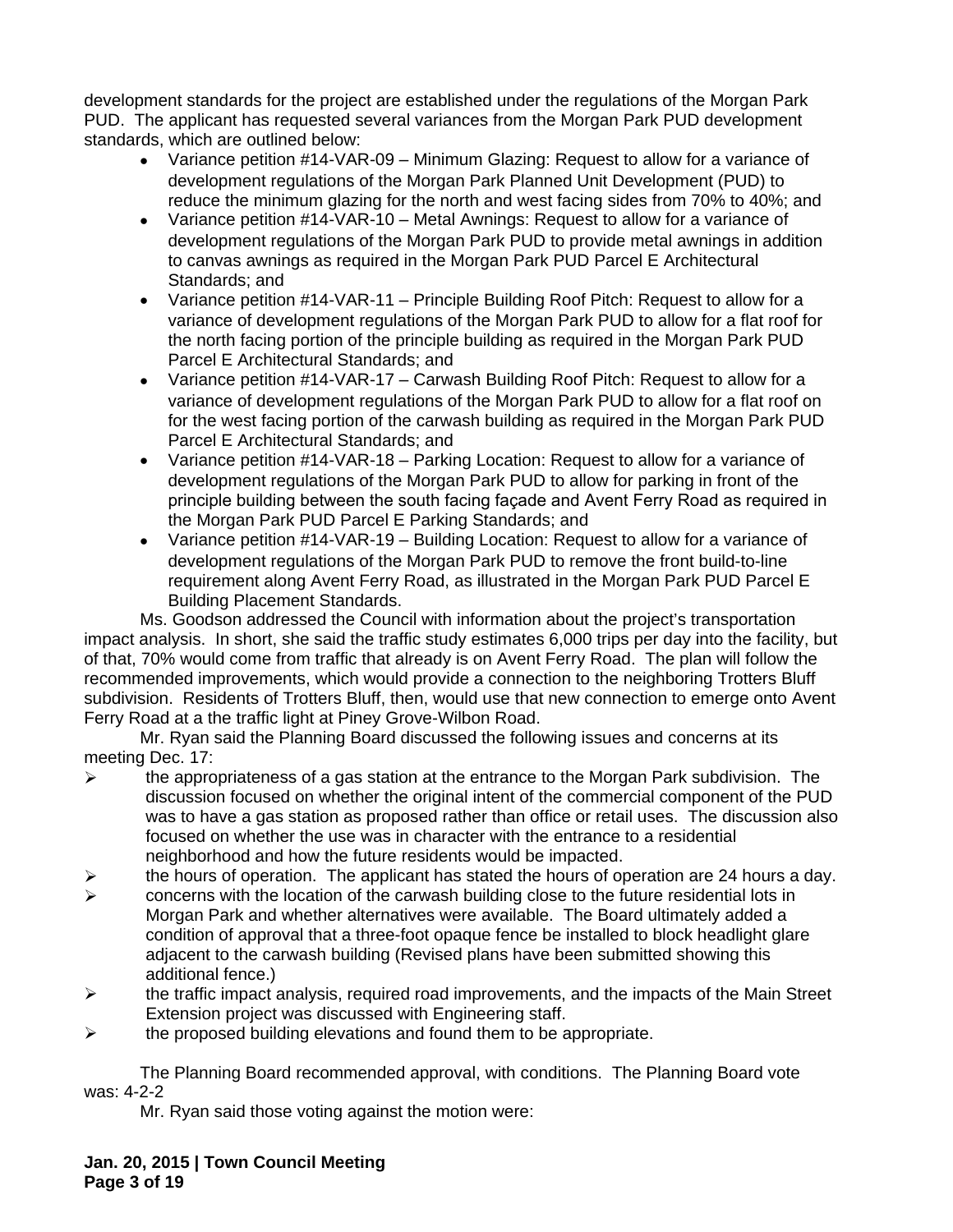- $\triangleright$  Mr. Glenn Myrto, who voted to recommend to deny, saying he did not feel that the proposed use was harmonious with the neighborhood.
- $\triangleright$  Mr. Robert Bartsch, who voted to recommend to deny, saying he felt there are traffic problems that already exist in the area and that the proposed use would not be harmonious with the neighborhood

With that explanation completed, Mayor Sears opened the public hearing. The following testimony and evidence was submitted by those who had been administered the oath by the deputy town clerk:

Jamie Gerhart, Sheetz - On behalf of the applicant, Mr. Gerhart addressed the Council to share the company story of Sheetz, which he characterized as a family business with nearly 500 stores. He said the company is very interested in being good neighbors and doing what is right for the community because the family name is on the building. He noted that Sheetz is more than just a gasoline station, having been named by Forbes magazine as one of the top 100 companies for which to work in the U.S.

Tom Anastasi, project engineer – Mr. Anastasi addressed the Council describing the project and addressing the findings of fact for the special exception use permit. He talked about project specifics like canopy lighting and the enclosed car wash operation that has drawn comments from the Planning Board and residents of the area.

He said the canopy lighting would be pointed downward, and the canopy would not have any illumination, and he showed a photograph of a store in Garner in illustration.

He said the carwash building is designed as an enclosed building in which sound would be minimized, and headlight glare would be addressed with grading and fencing. He noted that the plan has been amended to enhance the controls for noise and light impacts.

He said, in his professional opinion, the architecture and site plan would satisfy all findings of fact for the special use permit.

Mayor Sears asked how the plan was different than the one near Raleigh-Durham International Airport.

Mr. Gerhart said the Holly Springs store would be different as it is a different market, a different location.

Councilman Sack asked if it would be like the one in Apex on SR 1010. Mr. Gerhart said it would be identical as far as lighting and canopy design, and Mr. Anastasi agreed.

Mr. Gerhart then explained the safety record and environmental consciousness of Sheetz. He said there would be no environmental concerns, and there would be no odor pollution in daily operation of the business. He said, in his opinion, the way Sheetz is operated and how this site is designed, it would meet all of the Special Exception Use findings of fact.

Jessica McClure, traffic engineer – Ms. McClure of Ramey and Kemp, the firm that conducted the traffic impact analysis, gave a summary of her report. She reported that two driveways on Paddock View Drive would be sufficient to provide access to the site.

She said that 63 to 66% of traffic to the site would be existing pass-by traffic that already is there. She said there would be 73 new trips on Avent Ferry Road in the morning because of the Sheetz and 77 in the afternoon. She said the new trips would be but a minor percentage of total trips (3%.)

Ms. McClure said a trip generation report of what would be created by a local business use on the site without the Special Exception Use permit for a Sheetz states that there could be as many as 293 new trips in the morning and 194 in the afternoon (compared to 73 and 77 for Sheetz.)

Ms. McClure said that, in her professional opinion, the proposed use would not be injurious to the general welfare of the area; accesses are adequate in size and located to be safe; and onsite improvements will be adequate to satisfy the needs generated.

Councilman Dickson asked if the traffic analysis took into account SouthPark Village noontime traffic because of high school students who would be driving by the site at lunch. He noted that high school drivers are inexperienced and may have difficulty pulling out from SouthPark Village.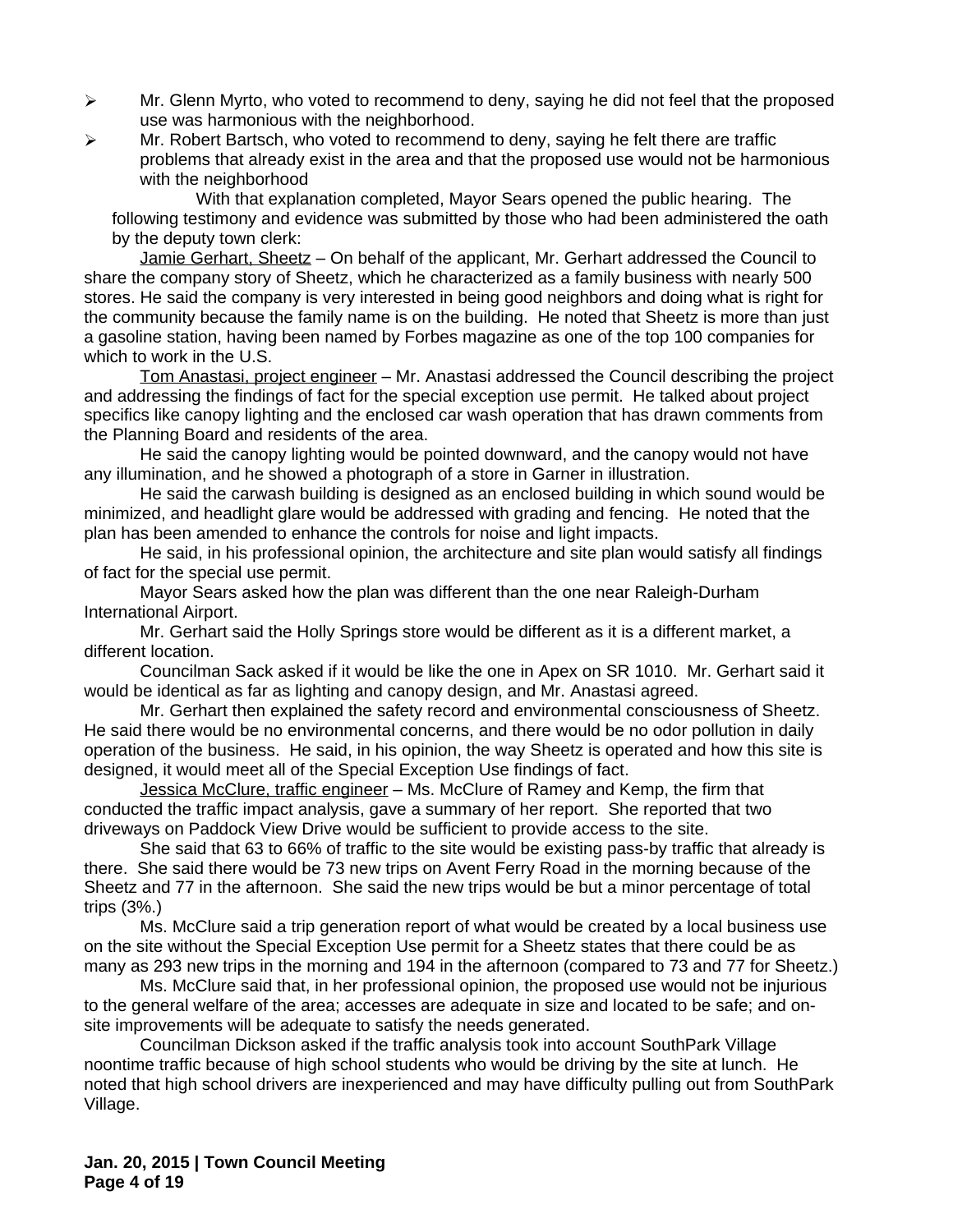Ms. McClure said the analysis was conducted only for morning and afternoon traffic; however, she said planned Avent Ferry Road improvements and the new traffic light to be installed at SouthPark Village will create safer turns.

Michael Birch, on behalf of the applicant – Mr. Birch submitted the application and its address of the findings of fact into the record. He added that a property appraiser reports that there would be no adverse impacts to adjoining property values because of a Sheetz.

Mr. Anastasi - Mr. Anastasi addressed Council in regard to the variance requests, explaining that some actually resulted from plan changes stemming from meetings and coordination with Town staff.

Mr. Anastasi said the flat roof request is needed to house the mechanical systems. He said the PUD document states that canvas awnings are allowed, and it does not say metal ones are not, but staff recommended getting a variance to allow them. Ms. Anastasi said the metal awnings could be fixed with rain diverters or gutters and canvas awnings would slick water onto the heads of customers, so the metal awnings would be far better.

Councilwoman Williams asked how mechanical systems on the flat roof would be screened.

Mr. Gerhart said the mechanical systems actually would be stored on the larger portion of roof behind the pitched façade. The flat portion of the smaller portions of roof would be needed because of the way the building is constructed. There would be no way for a matching pitched façade to be used on the one-story portion of roof.

Robert Forcum, 1001 Logging Road – Mr. Forcum recounted the history of the Morgan Park PUD approvals. Using the original public hearing descriptions of the applicant and comments made publicly about the project, he said, Sheetz would not be in keeping with all of the historical approvals, which were met with much public opposition.

He said area residents are concerned because a Sheetz would not be described as low-key development and it would not be compatible with the area. He said, by its nature, a Sheets would not be a business intended to serve the immediate neighborhood because it is a car-scaled business intended to attract traffic. He added that a Sheetz would not be neighborhood friendly.

Mr. Forcum submitted articles and reports for gasoline spills that have contaminated sensitive natural areas. He said he and his neighbors are served by groundwater drinking wells. He submitted violent and drug crimes at Sheetz locations in other states from 2009 to 2014.

He said the reports did not sound "neighborhood friendly."

Mr. Forcum said a gas station / carwash was not mentioned as a possibility at the original approval. He said he was speaking not only for himself but for the people who were not there to stand up for themselves: the future homeowners of Morgan Park PUD.

"Do you think they are going to want a convenience store and gas station at the entrance of their subdivision?" he asked.

He added that in hearing input from Sheetz representatives, the tankers would be going down Avent Ferry Road, which doesn't need to happen.

*A copy of Mr. Forcum's report is attached to these minutes as Exhibit A.*

Barbara Masecar, 965 Logging Road -- Ms. Masecar said no doubt that plans show a beautiful structure, but it is a 24-hour gas station/convenience store that would be more suited to main thoroughfares. She quoted a report that convenience stores are top in being targets for crime because of late hours and the amount of money on site. She said that would invite crime to a quiet residential neighborhood.

Glen Walker, 912 Logging Road - Mr. Walker said he does not want to come off as a Not –In-My-Back-Yard kind of person, and he appreciates the trouble the team has gone to to make the project as attractive as it is; however, Avent Ferry Road is a "residential neighborhood corridor," and he likes that characterization. He said a 24-hour business when others are not would not fit into that characterization. He added that he is not convinced that the lighting would be as controlled as depicted in photos because cameras don't generally pick up ambient light like the human eye.

Mr. Walker said the canopy is tall and if it is going to be similar to the one at the Fuquay-Varina store, it is too tall. He questioned the traffic impact analysis, and he asked if people who normally would normally would take the Main Street Extension stay on Avent Ferry Road in order to

**Jan. 20, 2015 | Town Council Meeting Page 5 of 19**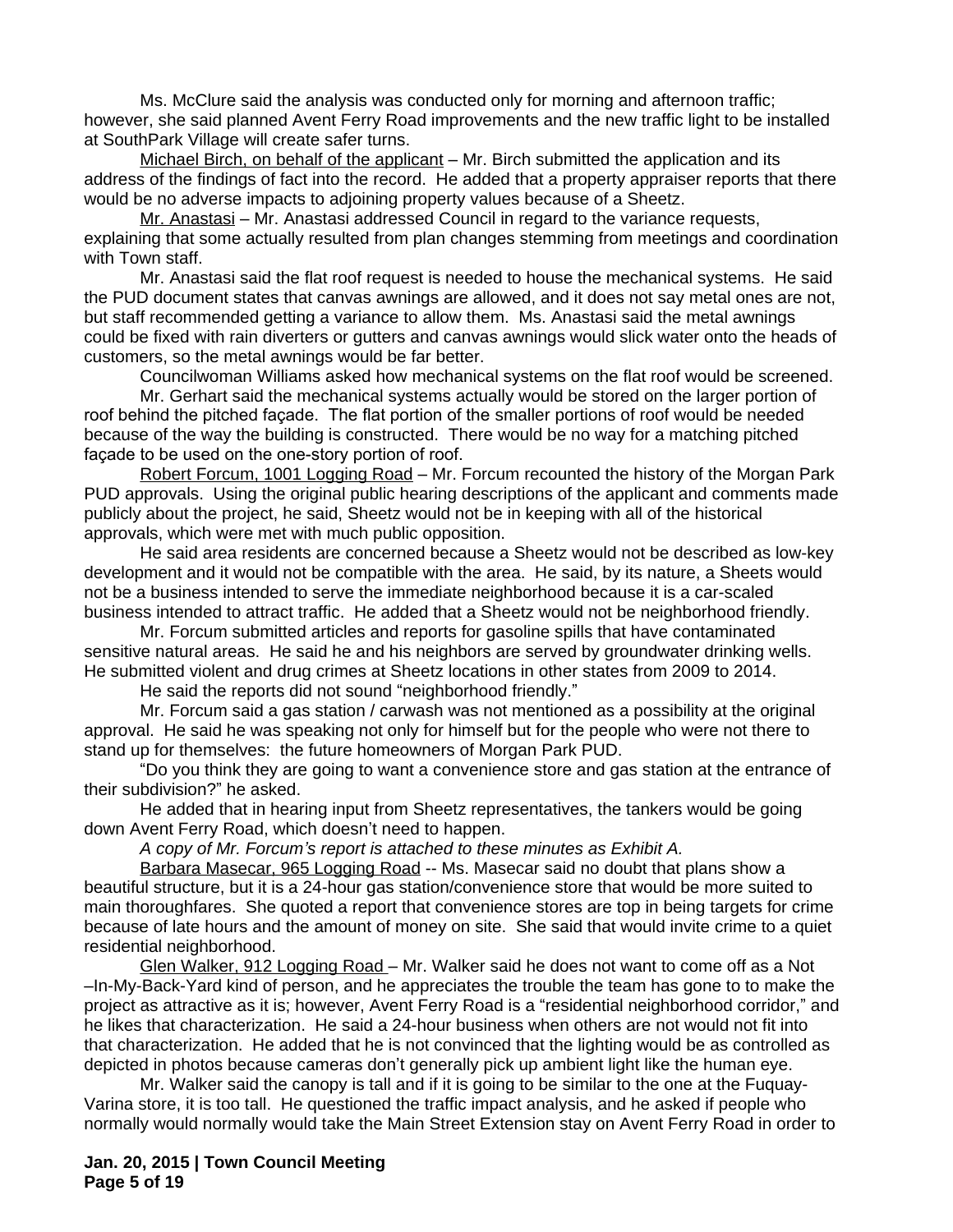stop at the gas station.

Mr. Walker said he was concerned about gasoline odor, gas leaks, water run-off and the wells on Logging Road. He added that he is concerned about the fuel transport trucks. He noted that not only fuel transport but all service trucks to the site would be loud, and a 24-hour gas station with the potential for noise at night would not be good for the kids in the neighborhood.

In closing, Mr. Walker said he stood at the property line of the Eagles gas station in the WalMart shopping plaza. He said he could smell a distinct odor of gasoline.

Gray Styers, 1101 Haynes Street, Raleigh – Mr. Styers, representing land owner Joel Williams, spoke in favor of the petition. He said he does not work for Sheetz but he has first-hand knowledge of the company. He said the company has impressed him with their genuine care and concern to provide a good product. He said a convenience store is at the entrance to his own subdivision, and a subdivision entrance is an appropriate location for a convenience store and gas station.

Mr. Styers went into the history of whose responsibility it might be to dedicate right of way for the widening of Avent Ferry Road.

Mr. Schifano cautioned the Council to consider only evidence and not hearsay in weighing the findings of fact. He said the Council should accept competent evidence of a first-hand nature, like Mr. Walker's account of smelling gasoline at the Eagles from Wal Mart but not reports of crime statistics from other locations.

Mr. Styers entered into the record various exhibits, that are enclosed in these minutes, as evidence that his client is not responsible for dedicating road right of way.

*A copy of Mr. Styers' exhibits, which do not address the findings of fact but which were submitted into the record, are attached to these minutes as Exhibits B-1, B-2, B-3 and B-4.*

Gray Methuen, 107 Castleberry Ct., Cary – Mr. Methuen, representing Morgan Park builder Standard Pacific Homes spoke in favor of the special exception use permit. Mr. Methuen said he and the applicant have worked together to minimize impacts on Morgan Park and the rest of the area. Based on changes to the plan and staff's recommendation for road right of way dedication, he supports the plan.

Rosanne Lissow, 121 Triple Crown, Holly Springs – Ms. Lissow quoted from the Planning Board's discussion of the project, agreeing with members who felt the use was not suited to the neighborhood and would create traffic woes. She claimed to have asked on a number of occasions what was planned for the two vacant parcels and was told by Town staff that offices and professional buildings were planned for that location.

Mayor Sears asked for rebuttal statements from the applicant.

Councilman Sack asked for clarification on the issue of the developer agreement referenced by witness Mr. Styers.

Mr. Birch responded. – Mr. Birch said in response that if the Sheetz permit is approved, the road right of way would be dedicated at the expense of Sheetz.

Mr. Birch said the application for the special exception use was submitted under the Morgan Park PUD document, which has always identified this property as Commercial. He said the only use of the Sheetz that requires a SEU permit is the gasoline sales. All other uses contained in a Sheetz, a car wash, food and beverage sales, grocery sales, etc., are allowed by right.

Ms. Birch said the Sheetz would be neighborhood-friendly because it would include a coffee house and beverage sales that would be in keeping with providing goods and services for neighborhoods.

He said he heard and appreciated comments from people living on Logging Road, but he points out that those residents are at least 1,000 feet away or more from the site, and he feels there would be no impact to them. He noted that the plan had been enhanced to provide more buffer and protection through grading and fencing to Mr. Methuen's satisfaction and that people who buy homes from in Morgan Park will be on notice that a convenience store will be at the entrance of the subdivision because the Sheetz will be there before they buy.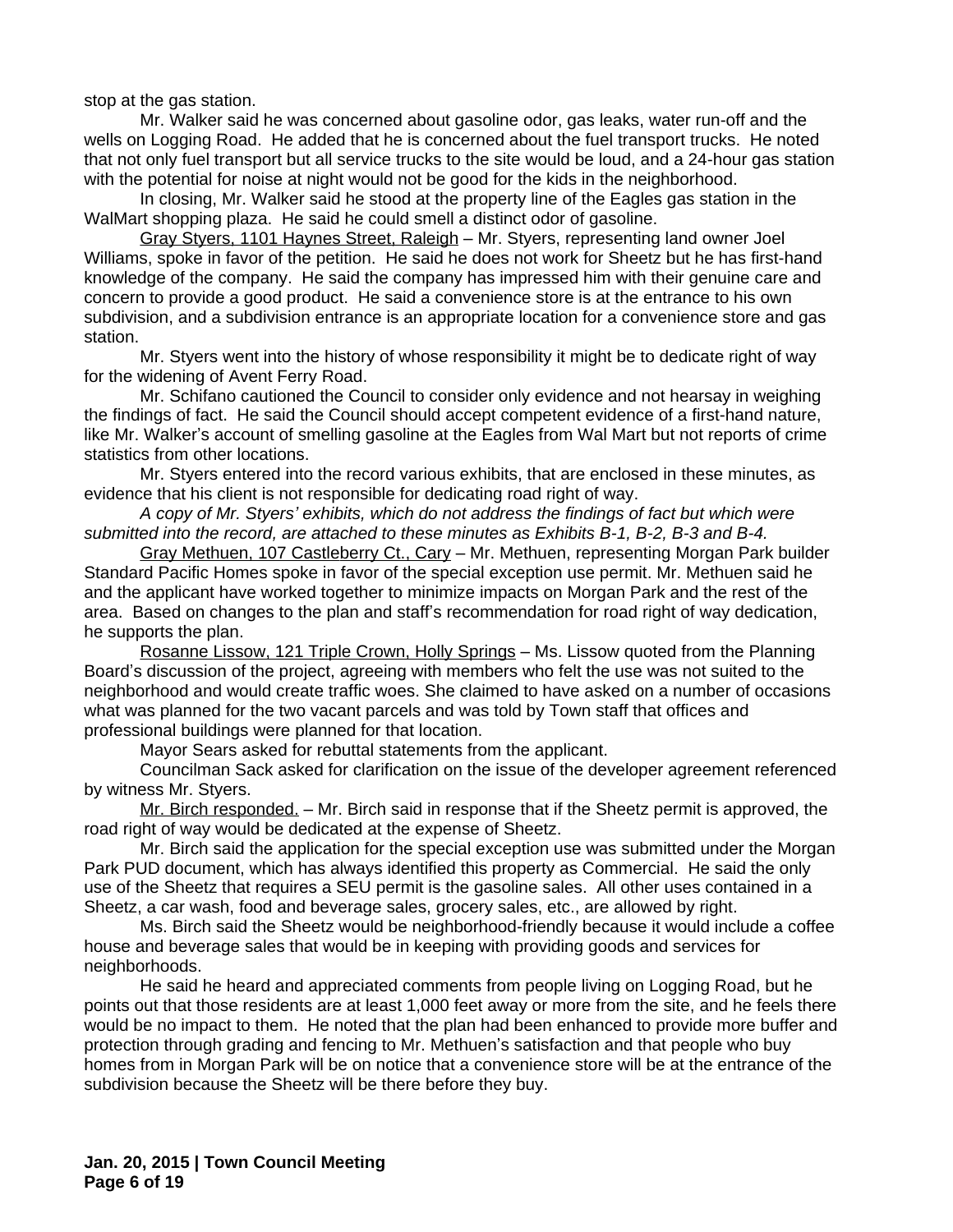Mr. Birch said no crime statics were offered from North Carolina, and there was no attempt to tie the statistics claimed for convenience stores to North Carolina, to this particular Sheetz store or to this area in general. He discounted the evidence.

Mr. Birch noted that the gasoline spills cited provided no factual evidence that there would be a danger of gasoline spills at this Sheetz, and he deferred to Mr. Gerhart for more specific information on that point.

Mr. Birch said Mr. Walker's observation about a gasoline odor from the Eagles station nearby may be competent evidence, but it is not material. He said there is no relationship with that instance and the proposed Sheetz because the Sheetz company uses a different storage and ventilation system than the Eagles.

As for the comments that the lighting would be too bright, he said the lighting plan meets and exceeds code. He added that the plan features the mitigating factor for the light of car headlights in the carwash with an additional berm, landscaping and fencing.

Mr. Anastasi gave rebuttal comments. He said the Sheetz would be pedestrian-friendly inasmuch as the plan calls for building sidewalk along Avent Ferry Road, having a bike rack and outdoor seating.

Mr. Gerhart gave rebuttal comments. He said, regarding a gasoline spill om West Virginia over a decade ago, the industry standard for gasoline storage tanks was different. There were single-walled tanks and dispensers.

Today, double-walled devices are required in North Carolina, and since 2002, there have been no cases of fuel releases from a double walled tank. He added that Sheetz has more than 2,100 gasoline storage tanks, all equipped with sensors. If any one sensor goes off, the home office that monitors the tanks 24 hours a day, is alarmed. Mr. Gerhart reported that Sheetz receives about 15 alarms a day, but they all are false positives, and none have been because of incident.

On the issue of crime, Mr. Gerhart spoke directly with the Fuquay-Varina Police Department to compare crime statistics from before the Sheetz there was built and then after. There was no increase in crime because of the Sheetz store, and interpretation of statistics in other cities for other convenience stores in other neighborhoods that was presented is not accurate.

Councilwoman Lee asked if a security officer would be hired to man the store.

Mr. Gerhart said no, unless there arises a reason that one would be needed, but that is not anticipated. He said staff is protected by has constant access – even while outdoors -- to panic buttons, and security cameras monitor all areas of the property. The monitoring system can notify local police without the employee's having to do.

Councilwoman Lee asked how many houses would be impacted by the property.

Mr. Birch said none at the moment, but four future homes would bound the property in the rear.

Councilwoman asked if sound levels had been tested. Mr. Birch said no, but the carwash would enclosed so sound would be minimized.

Mr. Forcum readdressed. He asked that some of his input be considered admissible as it was public record and not hearsay.

Councilwoman Lee said she would be more concerned about the impacts on Morgan Park if homes were already there, but, in this case, buyers will know about the Sheetz before they buy and can make that decision.

Councilman Sack said there are five gas stations in town, and there is no local police stats that indicate crime is a problem at any of them or in the neighborhoods around them. He pointed out that the Valero station is situated at the entrance to Oak Hall subdivision, and it poses no problems. He said the Sheetz site plan keeps everything away from residential uses, so he likes that.

Mayor Sears said Holly Springs is the third safest town in North Carolina.

Councilwoman Williams asked Ms. Lissow if she remembered to whom she had spoke at the Town regarding the potential development of the vacant lots. Ms. Lissow said she did not. Councilwoman Williams then said the property was zoned according to the PUD document and that all uses allowed by right and allowed by issuances of special use permit (such as with the Sheetz

**Jan. 20, 2015 | Town Council Meeting Page 7 of 19**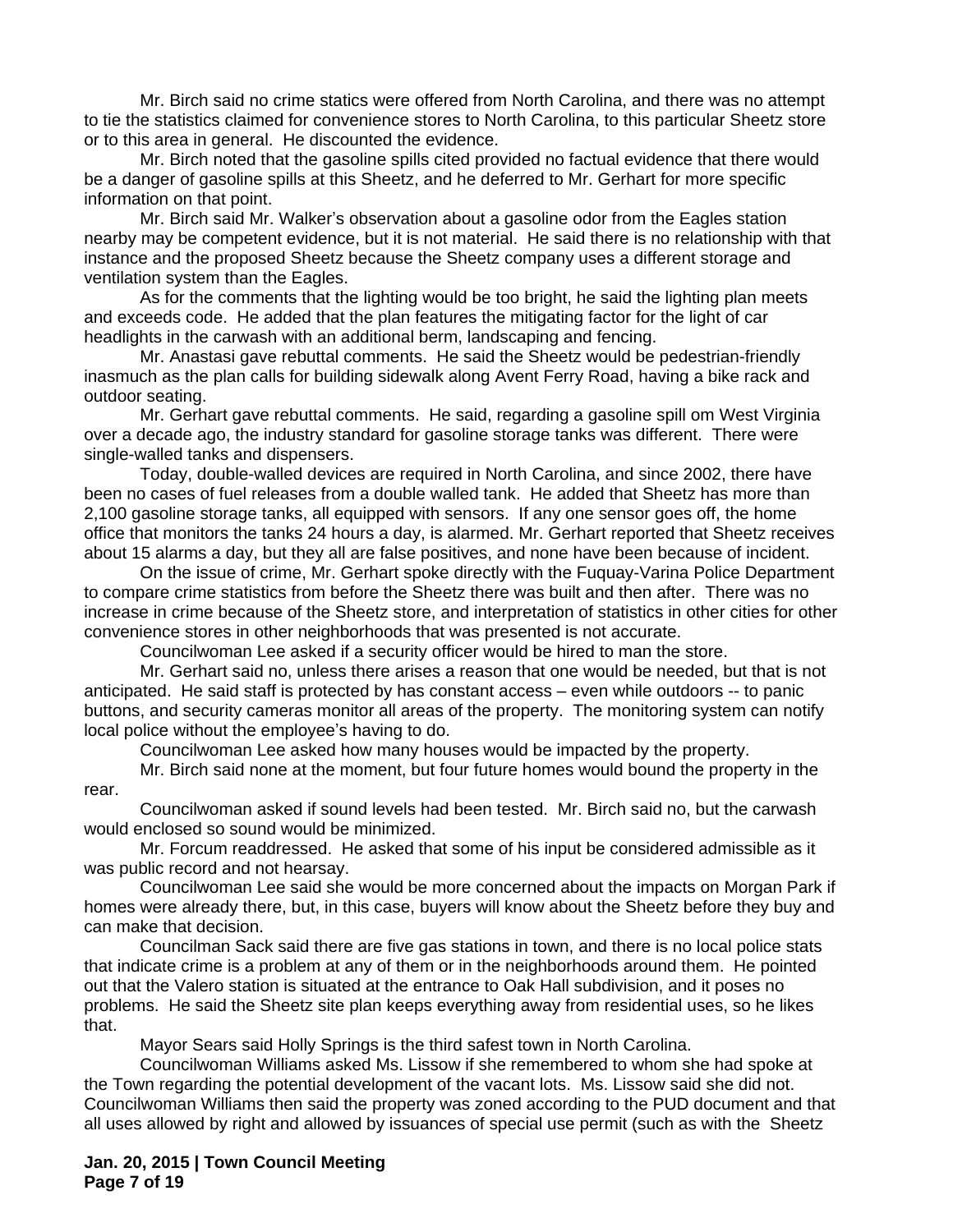plan) were always allowed.

She added that a gasoline station sited at the entrance to a subdivision was not uncommon. There being no further testimony, the public hearing was closed.

**Action #1:** The Council approved a motion to make and accept the findings of fact to be recorded in the minutes for Special Exception Use Petition #14-SEU-08 for Sheetz at Morgan Park to allow for a gasoline service station in the Morgan Park Planned Unit Development as submitted by Pabst & Hilburn, PA.

Special Exception Use Findings of Fact:

*A special exception use may only be granted upon the presentation of sufficient evidence to enable a written determination that:*

- a. The proposed use will not be injurious to the public health, safety, comfort, community moral standards, convenience or general welfare;
- b. The proposed use will not injure or adversely affect the adjacent area;
- c. The proposed use will be consistent with the character of the district, land uses authorized therein, and the Town of Holly Springs Comprehensive Plan;
- d. The proposed use shall conform to all development standards of the applicable district (unless a waiver of such development standards is requested as part of the special exception use petition and approved as set forth above, in which case the proposed use shall conform to the terms and conditions of such waiver).
- e. Access drives or driveways are or will be sufficient in size and properly located to: ensure automotive and pedestrian safety and convenience, traffic flow as set forth in Section 7.09 – Pedestrian Circulation and Vehicular Area Design; and, control and access in case of fire or other emergency;
- f. Off-street parking areas, off-street loading areas, trash enclosures, trash pick-up and removal, and other service areas are located so as to be safe, convenient, allow for access in case of emergency, and to minimize economic, glare, odor, and other impacts on adjoining properties and properties in the general neighborhood;
- g. The lot, building or structure proposed for the use has adequate restroom facilities, cooking facilities, safety equipment (smoke alarms, floatation devices, etc.), or any other service or equipment necessary to provide for the needs of those persons whom may work at, visit or own property nearby to the proposed use;
- h. Utilities, schools, fire, police and other necessary public and private facilities and services wil be adequate to handle the needs of the proposed use;
- i. The location and arrangement of the use on the site, screening, buffering, landscaping, and pedestrian ways harmonize with adjoining properties and the general area and minimize adverse impacts; and,
- j. The type, size, and intensity of the proposed use (including but not limited to such considerations as the hours of operation and numbers of people who are likely to utilize or be attracted to the use) will not have significant adverse impacts on adjoining properties or the neighborhood. **Motion by**: Dickson

**Second by**: Cobb **Vote:** Unanimous.

*A copy of Special Exception Use Petition #14-SEU-08 addressing the findings of fact is attached to these minutes.*

**Action #2:** The Council approved a motion to adopt Resolution #15-06 to make and accept the findings of fact as submitted by the petitioner as specified in Exhibit C and to approve variances of development standards #14-VAR-09, 14-VAR-10, 14-VAR-11, 14-VAR-17, 14-VAR-18 and 14- VAR-19 requested by Morningstar Law Group for 1101 Avent Ferry Road, Wake County PIN #0648671566.

**Motion by**: Sack **Second by**: Cobb

**Jan. 20, 2015 | Town Council Meeting Page 8 of 19**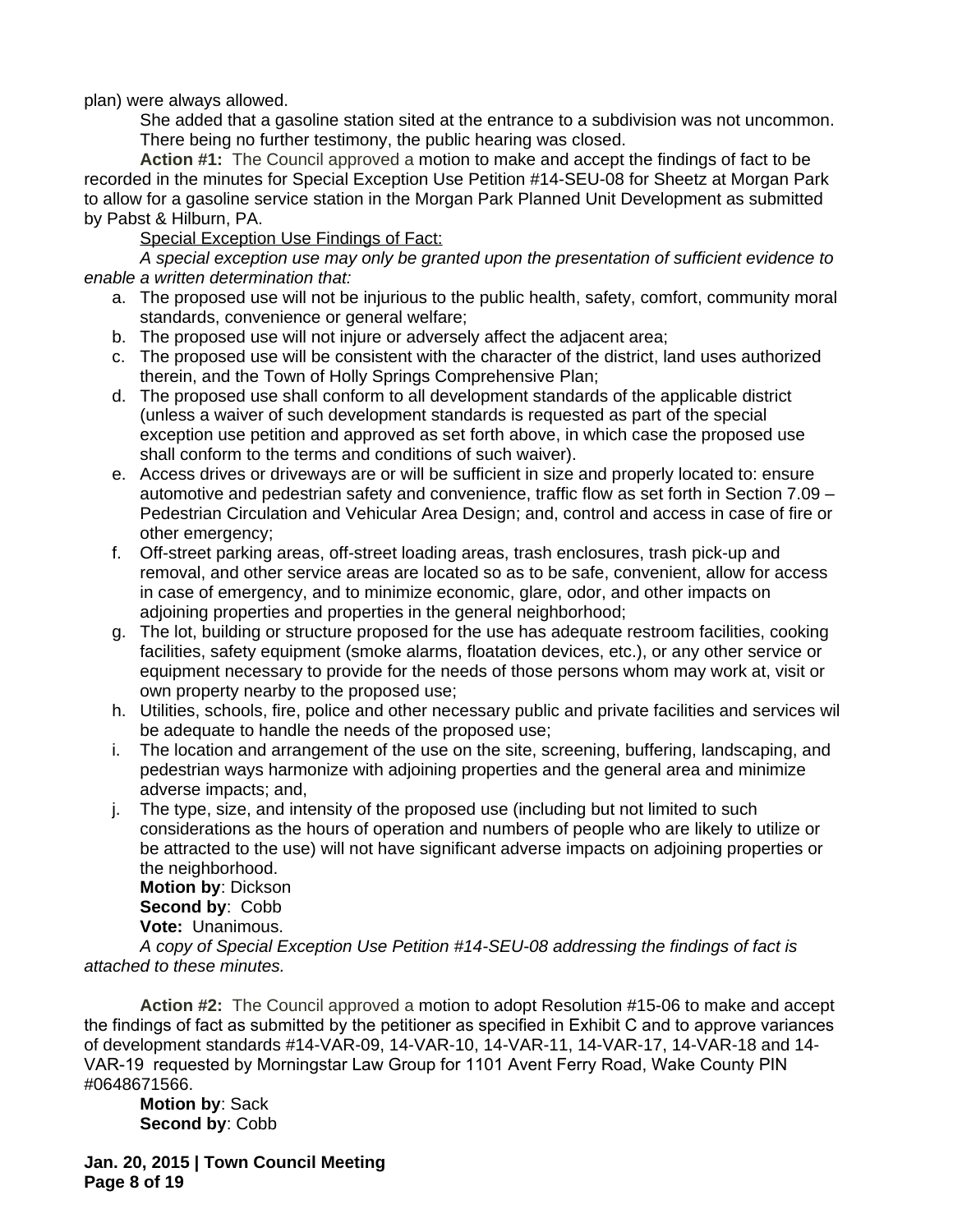### **Vote:** Unanimous.

*A copy of Resolution 15-06 is attached to these minutes.*

**Action #3:** Having made the necessary findings of fact, the Council approved a motion to approve Special Exception Use #14-SEU-08 to allow for a gasoline service station in the Morgan Park PUD and to approve Development Plan #14-DP-11 for Sheetz at Morgan Park for 1101 Avent Ferry Road, Wake County PIN #0648671566, amended to include the described berm and fencing as submitted by Pabst & Hilburn, PA, Project Number 263-14, dated revised 12/23/14 with the following conditions:

## **SPECIAL EXCEPTION USE CONDITIONS:**

1. All operations must adhere to the evidence submitted by the applicant as stated in the findings of fact submitted and those findings of fact specified by the Town Council in conjunction with 14- SEU-08.

# **DEVELOPMENT PLAN CONDITIONS:**

- 1. All previous approval conditions *Morgan Park PUD* will apply to this outparcel.
- 2. The following items must be provided with  $1<sup>st</sup>$  construction drawing submittal for this plan:
	- a) Thoroughfares, collectors and boulevards will require a calculated pavement design. This may result in a pavement cross section bigger than the specified minimum.
	- b) Note that the pavement design will require NCDOT approval. The most restrictive crosssection between the minimum design, calculated pavement design, Triassic design, and NCDOT design will apply.
	- c) Documentation in the form of a recorded plat must be submitted for any required offsite right -of-way
	- d) No rise is allowed in the existing water level for the pipe that is located between the Town of Holly Springs Fire Station and the proposed Sheetz.
	- e) The final TIA must be approved.
	- f) The final Fire Flow Analysis must be approved.
	- g) The final Sewer Study must be approved.
- 3. Prior to construction drawing approval and/or issuance of a land disturbance permit for the entire project
	- a) All environmental permits must be obtained
	- b) Documentation in the form of a recorded plat must be submitted for any required offsite right -of-way
- 4. Within 90 days of approval of this plan the following must be addressed:
	- a) Right-of-way dedication for all road improvements shown on these plans must be dedicated in the form of a recorded plat.

**Motion by**: Williams **Second by**: Dickson **Vote:** Unanimous.

**8b. Public Hearing: Annexation A14-07 –** Ms**.** Holloman said the Town has received a petition for voluntary annexation of 3.81 +/- acres located along Avent Ferry Road. The property owner is Joel L. Williams, and the property is contiguous with city limits.

The petition meets all the statutory requirements for annexation.

With that explanation completed, Mayor Sears opened the public hearing. The following input was recorded: None.

There being no comments, the public hearing was closed.

**Action:** The Council approved a motion to adopt Annexation Ordinance A14-07 annexing 3.81 -/+ acres owned by Joel L. Williams, and more particularly described as Wake County Pin:

0648.07-67-1566, into the corporate limits of the Town of Holly Springs.

**Motion by**: Dickson **Second by**: Cobb

**Jan. 20, 2015 | Town Council Meeting Page 9 of 19**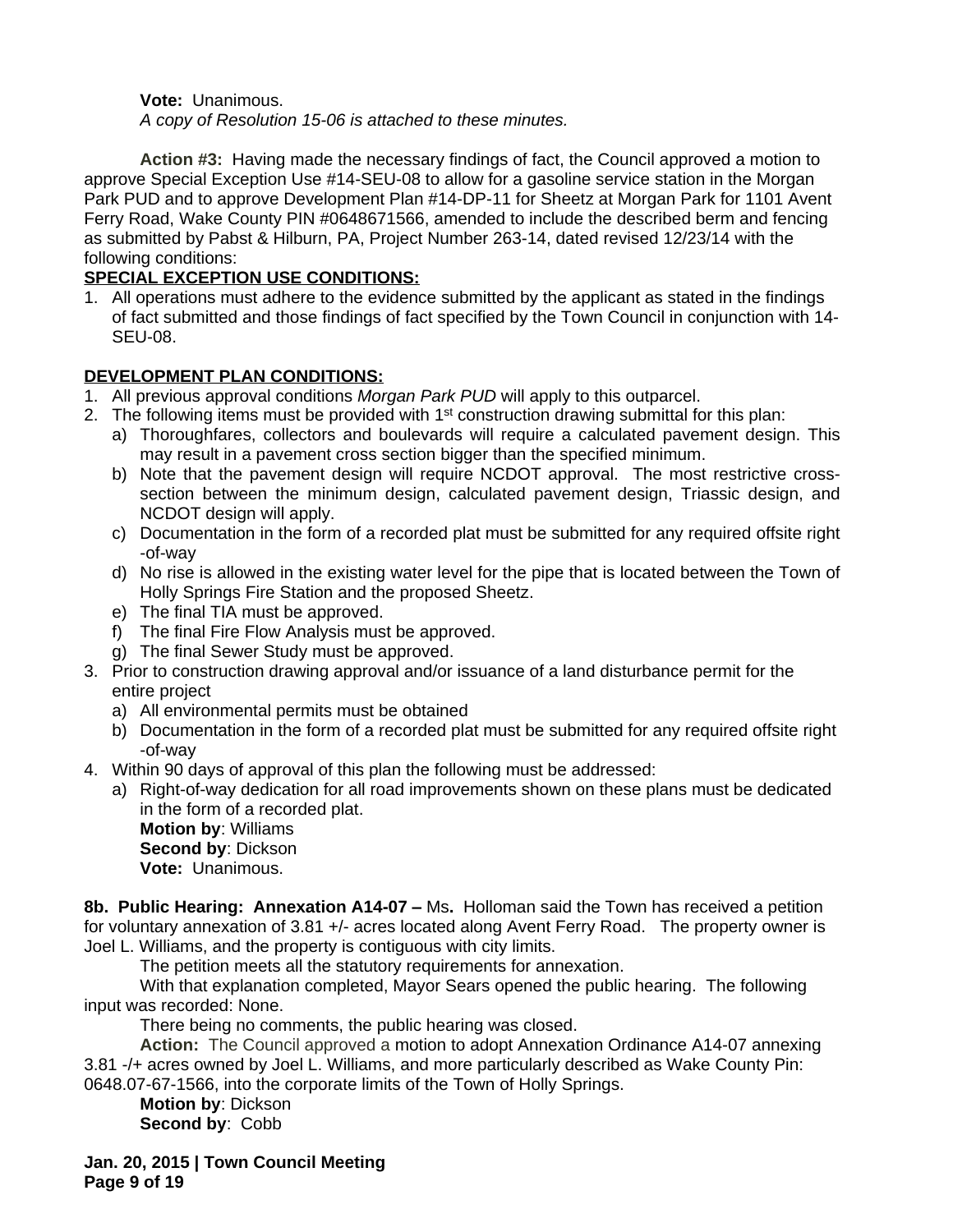**Vote:** Unanimous. *A copy of Annexation Ordinance A14-07 is attached to these minutes.*

**8c. Public Hearing: Holly Springs Professional Park -** Ms. Holloman said the Town has received a request for a Special Exception Use for an integrated professional office center to be located on approximately 8.4 acres along Earnie Lane at Holly Springs Road. This use is permitted by right in the LB: Local Business zoning district; however, the LB district dictates that any integrated center greater than 24,000 square feet is classified as a Special Exception Use. This integrated center proposes a total of 46,050 square feet.

She said in conjunction with the Special Exception Use for an increase in overall square footage allowed, a development plan has been submitted to construct five single-story office buildings totaling 46,050 square feet. Access to these buildings would be off of the existing private drive Earnie Lane and the buildings would have visibility along G.B. Alford Highway.

The applicant also has requested several variances from the building setback along Highway 55 which are described below:

- 14-VAR-13: Variance from UDO Section 3.02. B. 2. a. Development Standards to allow to allow the NC 55 Bypass building setback to be reduced from 50 feet to 30.74 feet; and
- 14-VAR-21: Variance from UDO Section 3.02, B. 2. a. Development Standards to allow the NC 55 Bypass building setback to be reduced from 50 feet to 33 feet; and
- 14-VAR-22: Variance from UDO Section 3.02, B. 2. a. Development Standards to allow the NC 55 Bypass building setback to be reduced from 50 feet to 30.53 feet; Ms. Holloman said the Planning Board had reviewed the petition and recommends

# approval.

With that explanation completed, Mayor Sears opened the public hearing. The following testimony and evidence was offered by those who had been administered the oath by the deputy town clerk:

Eli Zablud, the developer – Mr. Zablud submitted the application addressing the findings of fact into the record and said he would answer any questions.

There being no further testimony, the public hearing was closed.

**Action #1:** The Council approved a motion to make and accept the findings of fact to be recorded in the minutes for Special Exception Use Petition #14-SEU-12 for Holly Springs Professional Park to allow for an integrated center greater than 24,000 square feet in the LB: Local Business District as submitted by EDR Engineering.

Special Exception Use Findings of Fact:

*A special exception use may only be granted upon the presentation of sufficient evidence to enable a written determination that:*

- a. The proposed use will not be injurious to the public health, safety, comfort, community moral standards, convenience or general welfare;
- b. The proposed use will not injure or adversely affect the adjacent area;
- c. The proposed use will be consistent with the character of the district, land uses authorized therein, and the Town of Holly Springs Comprehensive Plan;
- d. The proposed use shall conform to all development standards of the applicable district (unless a waiver of such development standards is requested as part of the special exception use petition and approved as set forth above, in which case the proposed use shall conform to the terms and conditions of such waiver).
- e. Access drives or driveways are or will be sufficient in size and properly located to: ensure automotive and pedestrian safety and convenience, traffic flow as set forth in Section 7.09 – Pedestrian Circulation and Vehicular Area Design; and, control and access in case of fire or other emergency;
- f. Off-street parking areas, off-street loading areas, trash enclosures, trash pick-up and removal, and other service areas are located so as to be safe, convenient, allow for access in case of emergency, and to minimize economic, glare, odor, and other impacts on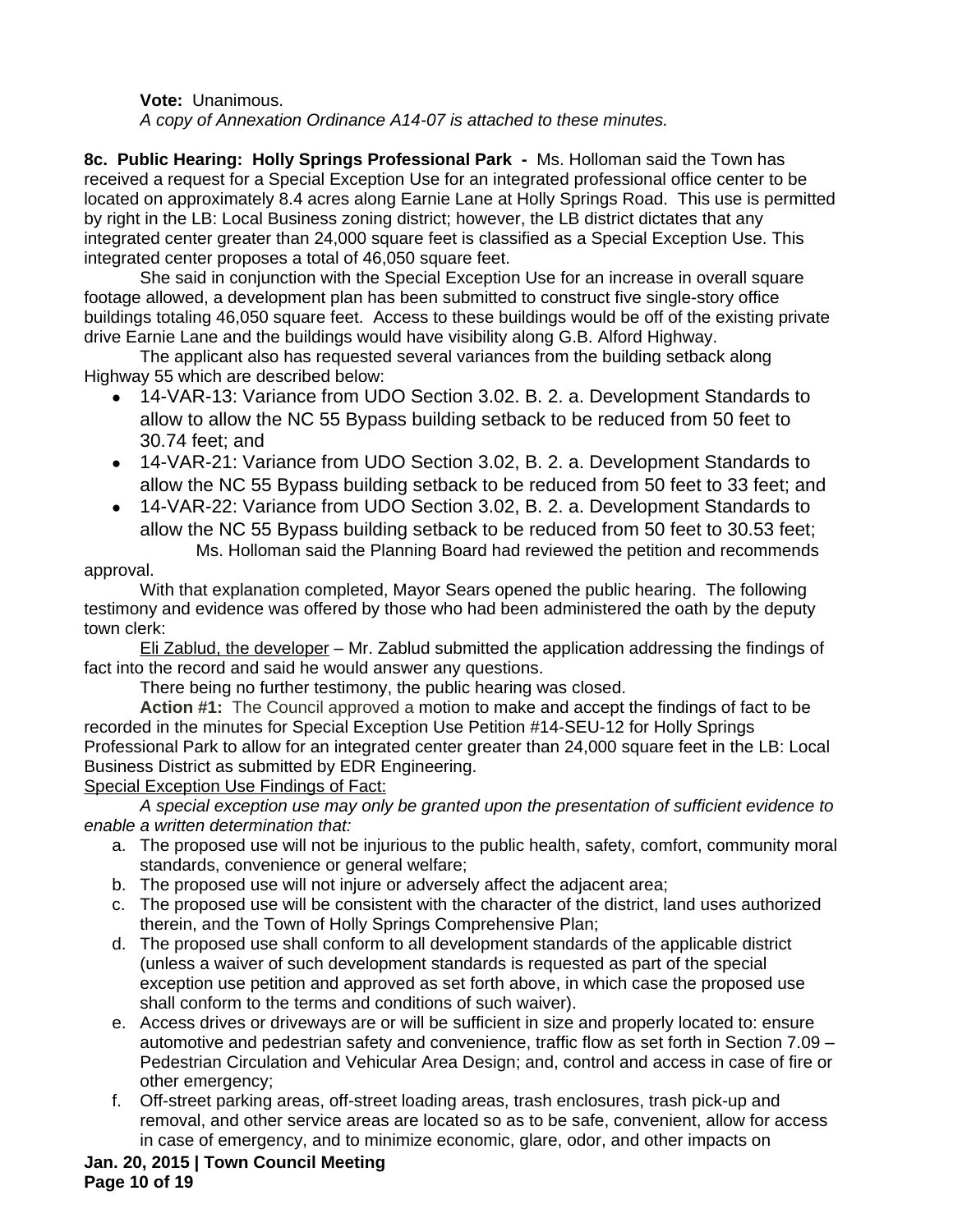adjoining properties and properties in the general neighborhood;

- g. The lot, building or structure proposed for the use has adequate restroom facilities, cooking facilities, safety equipment (smoke alarms, floatation devices, etc.), or any other service or equipment necessary to provide for the needs of those persons whom may work at, visit or own property nearby to the proposed use;
- h. Utilities, schools, fire, police and other necessary public and private facilities and services will be adequate to handle the needs of the proposed use;
- i. The location and arrangement of the use on the site, screening, buffering, landscaping, and pedestrian ways harmonize with adjoining properties and the general area and minimize adverse impacts; and,
- j. The type, size, and intensity of the proposed use (including but not limited to such considerations as the hours of operation and numbers of people who are likely to utilize or be attracted to the use) will not have significant adverse impacts on adjoining properties or the neighborhood. **Motion by**: Cobb

**Second by**: Lee **Vote:** Unanimous. *A copy of Special Exception Use Petition #14-SEU-12 is attached to these minutes.*

**Action #2:** The Council approved a motion to adopt Resolution #15-07 to make and accept the findings of facts as submitted by the petitioner as specified in Exhibit C and to approve Variance of Development Standards #14-VAR-13, 14-VAR-21 and 14-VAR-22 requested by EDR Engineering for 300 Earnie Lane, Wake County PINs #0649533493; 0649531775; 0649533910 and 0649534990 with no conditions added to Exhibit D.

**Motion by**: Cobb **Second by**: Dickson **Vote:** Unanimous. *A copy of Resolution 15-07 is attached to these minutes.*

**Action #3:** The Council approved a motion to make and accept the findings of fact to be recorded in the minutes for a waiver of regulations of UDO Section 7.06, D., 4., b. Buffer Areas to allow existing plant materials in the required buffer area adjacent to NC 55 – G.B. Alford Highway to be removed for Holly Springs Professional Park as submitted by EDR Engineering.

A petition for a waiver of regulations of UDO Section 7.06, D., 4., b. Buffer Areas, may only be granted upon the presentation of sufficient evidence to enable a written determination that:

- 1. The granting of the waiver will not be detrimental to public safety, health or welfare or injurious to other property
- 2. Conditions upon the request for a waiver are unique to the property for which a waiver is sought and are not applicable generally to other property
- 3. Because of the particular physical surroundings, shape or topographical conditions of the specific property involved, a particular hardship to the owner would result, as distinguished from a mere inconvenience, if the strict letter of these regulations is not carried out
- 4. The waiver will not contravene the provisions of this UDO or the Comprehensive Plan
- 5. Where the waiver impacts on the design, construction or maintenance obligations of public facilities, that the appropriate public agency has reviewed and approved the proposed development in writing and the subdivider has submitted a copy of such approval.

**Motion by**: Dickson **Second by**: Cobb **Vote:** Unanimous.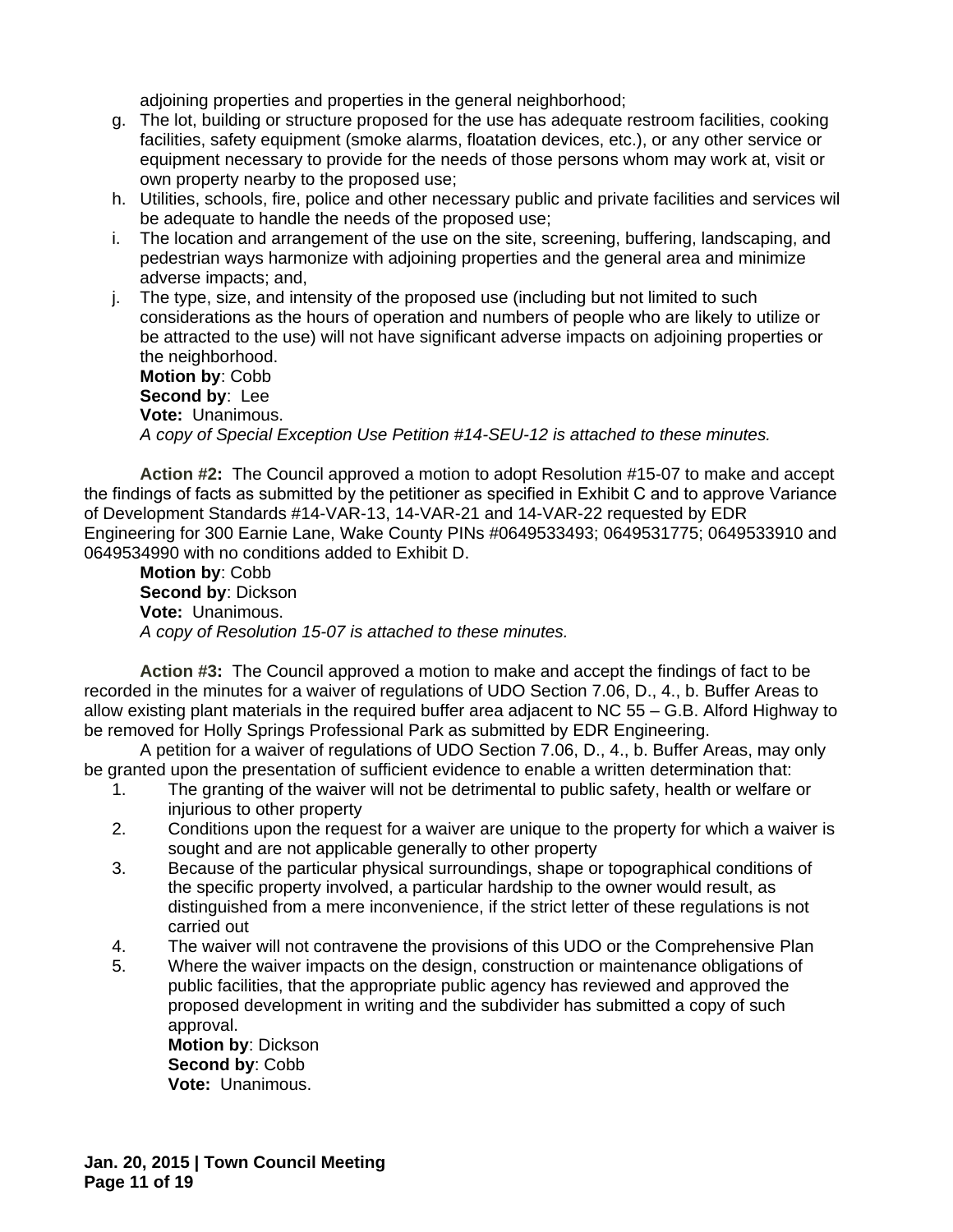**Action #4:** Having made the necessary findings of fact, the Council approved a motion to grant a waiver of regulations of UDO Section 7.06, D., 4., b. Buffer Areas to allow existing plant materials in the required buffer area adjacent to NC 55 – G.B. Alford Highway to be removed for Holly Springs Professional Park as submitted by EDR Engineering with the following condition:

1. The buffer area shall be replanted in accordance with development plan 14-DP-14 for Holly Springs Professional Park. Once the buffer has been reestablished, plant materials within the buffer area shall not be removed unless dead, diseased or threatens to become a danger to human life or property.

**Motion by**: Williams **Second by**: Cobb **Vote:** Unanimous

**Action #5:** Having made the necessary findings of fact that the project meets the requirements to be granted a Special Exception Use, the Council approved a motion to approve Special Exception Use #14-SEU-12 for Holly Springs Professional Park to allow for an integrated center greater than 24,000 square feet in the LB: Local Business District and Development Plan Petition #14-DP-14 for Holly Springs Professional Park as submitted by EDR Engineering Project Number 02130012, dated revised dated revised 12/8/14, with the following conditions:

## **Special Exception Use Condition:**

1. All operations must adhere to the evidence submitted by the applicant as stated in the findings of fact submitted and those findings of fact specified by the Town Council in conjunction with 14- SEU-12.

# **Development Plan Conditions:**

- 1. A site lighting and point-by-point photometric plan shall be submitted for review and approval by the Department of Planning and Zoning at the time of Construction Drawing submittal.
- 2. All previous approval conditions for *Little Pros Development Plan* will apply to this development plan.
- 3. This project will be required to meet the Town of Holly Springs NPDES Ph. II Post Construction Stormwater Ordinance.
- 4. The following items will be required to be addressed with the first construction drawing submittal:
	- a. Provide all items listed on the Stormwater Submittal Checklist, Form #16003...
	- b. Revised plans to show a vehicular access between Buildings 1 and 2 to provide access to the adjacent properties.
	- c. The Final TIA must be approved.
- 5. The following items will be required prior to construction drawing approval or issuance of a land disturbance:
	- a. Approval of Stormwater Management Plan is required.
	- b. Payment of the Stormwater Fee-in-Lieu will be required.
	- c. Stormwater sureties are required on this project. A performance surety in the form of a bond, letter of credit or cash is required in the amount of 150% estimated construction cost of the stormwater BMP prior to the preconstruction meeting and a maintenance surety in the form of a cash escrow account in the amount of 35% the actual construction cost of the BMP is required at the end of the performance monitoring period for the project.
	- d. Payment of a fee-in-lieu of construction of the right turn lane as specified in the TIA.
- 6. Prior to a Certificate of Occupancy on any building associated with this project, the following items must be addressed:
	- a. All remaining items on NCDOT punch list will need to be completed and road widening for West Holly Springs Road approved for acceptance by NCDOT.

**Motion by**: Lee **Second by**: Cobb **Vote:** Unanimous

**Jan. 20, 2015 | Town Council Meeting Page 12 of 19**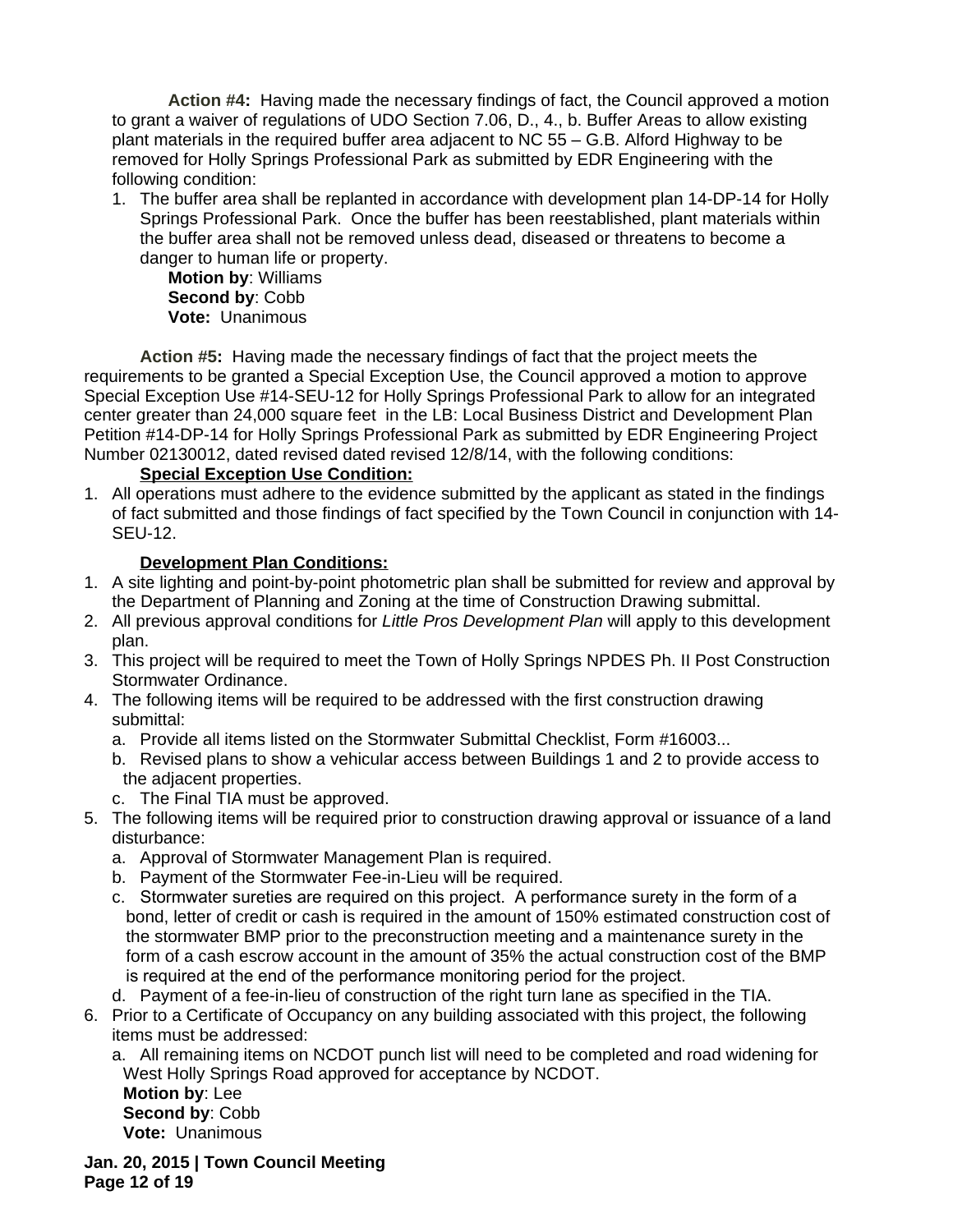**8d. Public Hearing: Rezoning Petition 14-REZ-17 –** Mr. Ryan said the Town has received a request to rezone ± 23.11 acres located along the north side of Holly Springs - New Hill Road from R-MF-15: Multifamily Residential and R-30: Residential to R-10: Residential. The property is located to the east of the Green Oaks Parkway entrance of the 12 Oaks subdivision. The properties recently were annexed into the Town limits and this site is the future E43 elementary school location.

Mr. Ryan said the Planning Board had reviewed the petition and recommends approval. With that explanation completed, Mayor Sears opened the public hearing. The following input was recorded: None.

There being no comments, the public hearing was closed.

**Action #1:** The Council approved a motion to accept the following statement as being true: *"The requested zone map change from R-MF-15 & R-30 to R-10 is consistent with the Vision Holly Springs Comprehensive Growth Plan since the Future Land Use Plan Map indicates this property as residential, and the R-10: Residential District allows for single-family residential development and other compatible uses through a special exception use."*

**Motion by**: Sack **Second by**: Cobb **Vote:** Unanimous.

**Action #2:** The Council approved a motion to adopt ordinance 14-REZ-17 to approve and enact Zone Map Change Petition #14-REZ-17 to change the zoning of  $\pm$  23.11 acres located at 11500 Holly Springs – New Hill Road, Wake County PIN 0639958908, from R-MF-15: Multifamily Residential & R-30: Residential to R-10: Residential, as requested by CLH Design PA.

**Motion by**: Cobb **Second by**: Dickson **Vote:** Unanimous. *A copy of Zoning Ordinance #14-REZ-17 is attached to these minutes.*

**8e. Public Hearing: New Elementary School – Mr. Ryan said the Town has received a request** for a Special Exception Use to locate a new elementary school with modular units near the intersection of Holly Springs – New Hill Road and Green Oaks Parkway, just east of the Twelve Oaks neighborhood. The proposed project is located on  $\pm 23.11$  acres at 11500 Holly Springs – New Hill Road.

He said in conjunction with the Special Exception Use request, the applicant is requesting approval of a development plan for a 102,399-square-foot, two-story elementary school. The building would be 47 feet and six inches high and would be oriented toward Holly Springs – New Hill Road. A predominantly brick building, the school would have four modular units to the rear of the building. Parking and recreation facilities are proposed for this site

Mr. Ryan said the applicant had applied for a number of waivers of UDO regulations, including:

- A waiver of regulations of UDO Section 3.08, A., 1., c., (2) (a). Base, Body, Cap to allow for a one-dimensional building cap instead of a three-dimensional cap on all building elevations; and
- A waiver of regulations of UDO Section 3.08 A. 1. c. (2). (b). Variation in Massing to allow building bays to exceed 30 feet to 48' 8" on the west elevation, 155' 1 3/4" on the south elevation; 84' 4" on the east elevation, and 144' 7" on the north elevation; and
- A waiver of regulations of UDO Section 3.08 A. (2). (c). Animating Features to allow a reduction in the amount of windows and glass doors, from 20% to 14% on the first floor and from 15% to 6% on the second floor; and
- A waiver of regulations of UDO Section 3.08 A. 1. c. (2). (g). Roof Treatment, to allow rooflines to exceed 50 feet in a continuous plane to 70 ' on the west elevation,

**Jan. 20, 2015 | Town Council Meeting Page 13 of 19**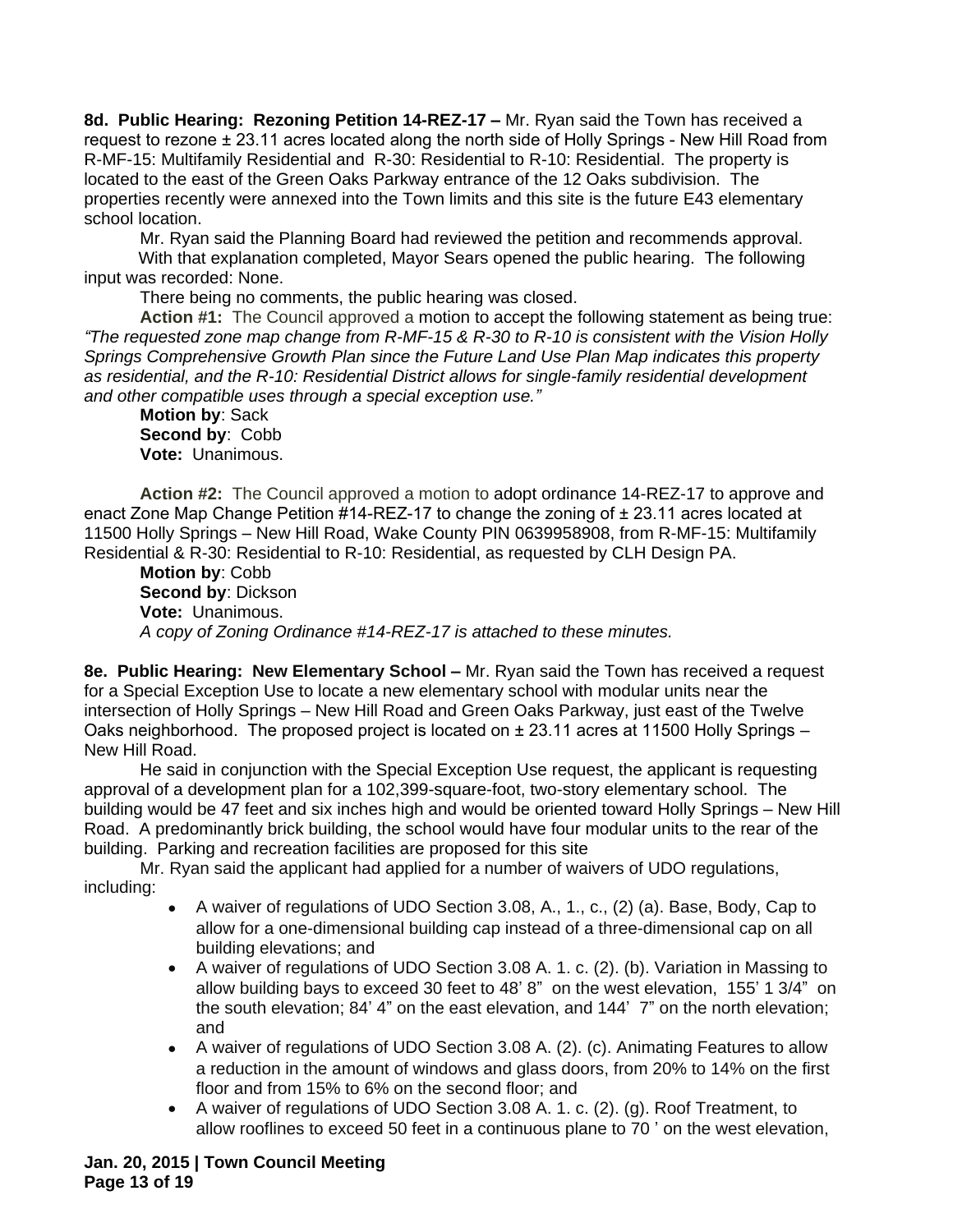84 'on the south elevation, 70' on the east elevation, and 90' on the north elevation; and

 A waiver of regulations of UDO Section UDO Section 3.08 A. 1. c. (2). (h). Façade Modulation to allow walls to exceed 100 feet in length without a change in wall plane to 155' 1 3/4" on the south elevation, and 157' 1" on the north elevation. Mr. Ryan said the Planning Board had reviewed the petition and recommends

### approval.

Ms. Goodson said staff is working with the school system and NCDOT on recommendations to keep traffic moving safely on New Hill Road at Green Oaks Parkway in light of pending development in the area.

With that explanation completed, Mayor Sears opened the public hearing. The following testimony and evidence was submitted by those who had been administered the oath by the deputy town clerk:

Kenneth Haywood, attorney for Wake County Public School System – Mr. Haywood outlined the project for a new elementary school. He submitted into the record the application addressing the findings of fact for waivers and the special exception use.

He said this would be the largest elementary school ever built in Wake County with 52 teaching stations and a capacity of 800 students in the main building. Additionally, modular units are included in the plan for future use, if needed.

Renee Pfeifer, landscape architect - Ms. Pfeifer addressed the Council to describe the site plan.

Betty Parker, WCPSS senior director of real estate services - Ms. Parker said the project represents a good opportunity for a pedestrian-friendly school site with development all around. She described some of the challenges on the site for development. She said the project is on a fast track and is scheduled for opening in 2016.

Jim Copeland, architect – Mr. Copeland described the prototype design and why certain waivers are being requested.

Councilman Sack asked if right of way had been acquired off-site.

Ms. Pfeifer said there would be 1,800 feet of on-site stacking but right of way off site would be acquired later. Ms. Parker pointed out that acquisition of right of way offsite is a condition of approval.

There being no further testimony, the public hearing was closed.

**Action #1:** The Council approved a motion to make and accept the findings of fact to be recorded in the minutes for Special Exception Use Petition #14-SEU-13 to allow for a School – Public and Modular Units, in the R-10: Residential Zoning District as submitted by CLH Design. Special Exception Use Findings of Fact:

*A special exception use may only be granted upon the presentation of sufficient evidence to enable a written determination that:*

- a. The proposed use will not be injurious to the public health, safety, comfort, community moral standards, convenience or general welfare;
- b. The proposed use will not injure or adversely affect the adjacent area;
- c. The proposed use will be consistent with the character of the district, land uses authorized therein, and the Town of Holly Springs Comprehensive Plan;
- d. The proposed use shall conform to all development standards of the applicable district (unless a waiver of such development standards is requested as part of the special exception use petition and approved as set forth above, in which case the proposed use shall conform to the terms and conditions of such waiver).
- e. Access drives or driveways are or will be sufficient in size and properly located to: ensure automotive and pedestrian safety and convenience, traffic flow as set forth in Section 7.09 – Pedestrian Circulation and Vehicular Area Design; and, control and access in case of fire or other emergency;
- f. Off-street parking areas, off-street loading areas, trash enclosures, trash pick-up and removal, and other service areas are located so as to be safe, convenient, allow for access

**Jan. 20, 2015 | Town Council Meeting Page 14 of 19**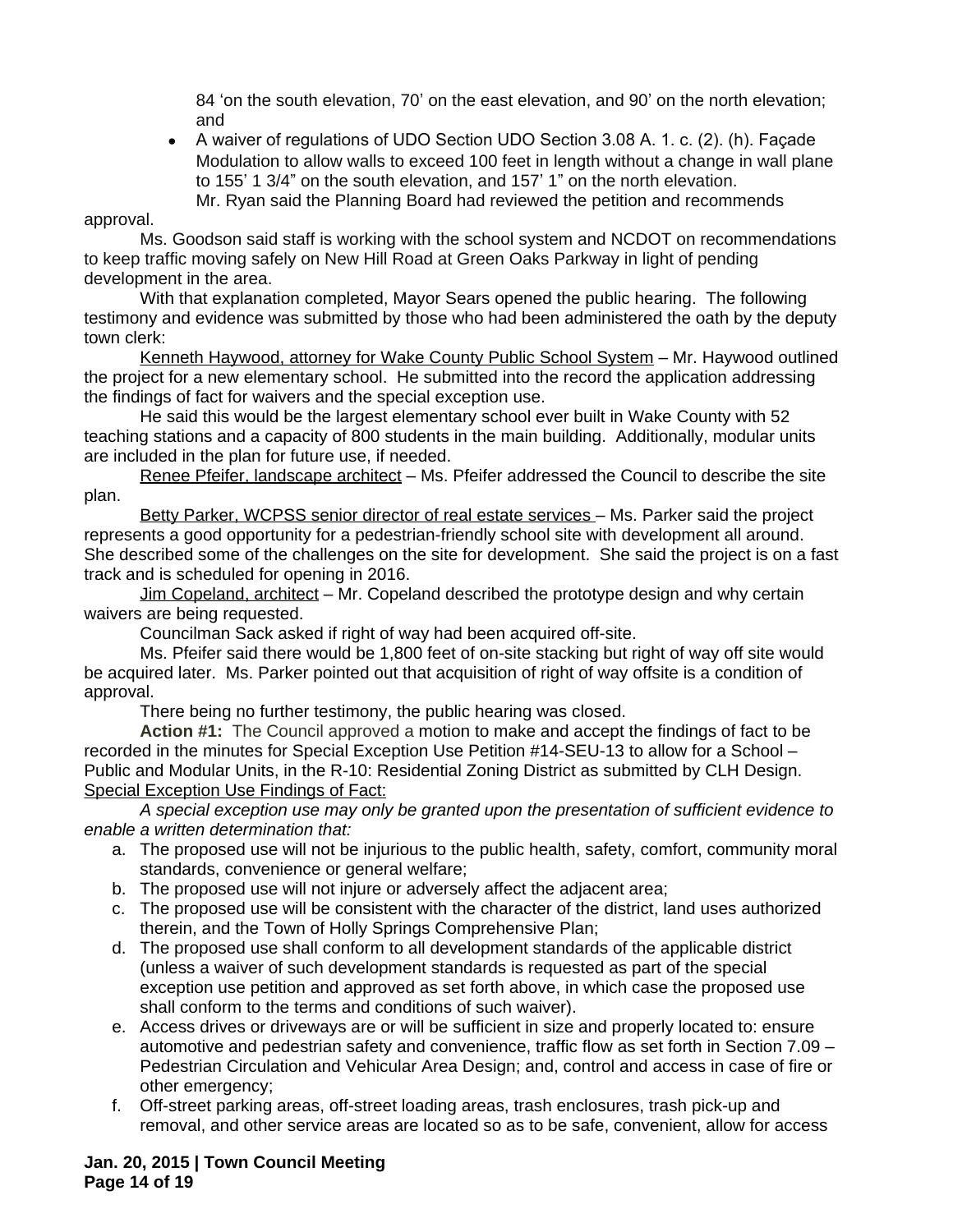in case of emergency, and to minimize economic, glare, odor, and other impacts on adjoining properties and properties in the general neighborhood;

- g. The lot, building or structure proposed for the use has adequate restroom facilities, cooking facilities, safety equipment (smoke alarms, floatation devices, etc.), or any other service or equipment necessary to provide for the needs of those persons whom may work at, visit or own property nearby to the proposed use;
- h. Utilities, schools, fire, police and other necessary public and private facilities and services will be adequate to handle the needs of the proposed use;
- i. The location and arrangement of the use on the site, screening, buffering, landscaping, and pedestrian ways harmonize with adjoining properties and the general area and minimize adverse impacts; and,
- j. The type, size, and intensity of the proposed use (including but not limited to such considerations as the hours of operation and numbers of people who are likely to utilize or be attracted to the use) will not have significant adverse impacts on adjoining properties or the neighborhood.

**Motion by**: Sack **Second by**: Williams **Vote:** Unanimous. *A copy of Special Exception Use Petition #14-SEU-13 is attached to these minutes.*

**Action #2:** The Council approved a motion to make and accept the findings of fact to be recorded in the minutes for a variance from the Unified Development Ordinance Section 2.04. B. 7. Maximum Building Height, to allow the height of the building to exceed the 35-foot maximum building height requirement by 12 feet and 6 inches, to a total height of 47 feet and 6 inches, as submitted by CLH Design.

*A variance may be granted by the Board if competent and substantial evidence is presented by the applicant which persuades the Board to either reach each of the following conclusions independently or be reasonably able to meet these conclusions upon implementation of conditions by the Board:*

- 1. There are practical difficulties or unnecessary hardships that would result from carrying out the strict letter of the UDO. The Board may reach this conclusion if it finds each of the following:
	- a. Based on the size, shape, topography, location, or surroundings, the applicant is prohibited from enjoying the same privileges as other properties in the vicinity and zoning classification in which the property is situated when the UDO is strictly applied;
	- b. The hardship of which the applicant complains results from unique circumstances related to the applicant's property;
	- c. The hardship results from the application of the UDO to the property;
	- d. The hardship is not the result of the applicant's own actions; and,
	- e. The variance if granted must be the absolute minimum needed in order to correct the hardship.
- 2. The variance is in harmony with the general purpose and intent of the UDO and preserves its spirit.
- 3. Granting the variance assures the public safety and welfare and does substantial justice. **Motion by**: Dickson **Second by**: Sack **Vote:** Unanimous.

**Action #3:** The Council approved a motion to adopt Resolution #15-08 to make and accept the findings of facts as submitted by the petitioner as specified in Exhibit C and to approve alternate compliance with architectural and site design requirements for 11500 Holly Springs – New Hill Road, Wake County PIN 0639958908, in conjunction with Development Plan #14-DP-15 Wake County Public Schools - E43 as submitted by CLH Design PA.

## **Jan. 20, 2015 | Town Council Meeting Page 15 of 19**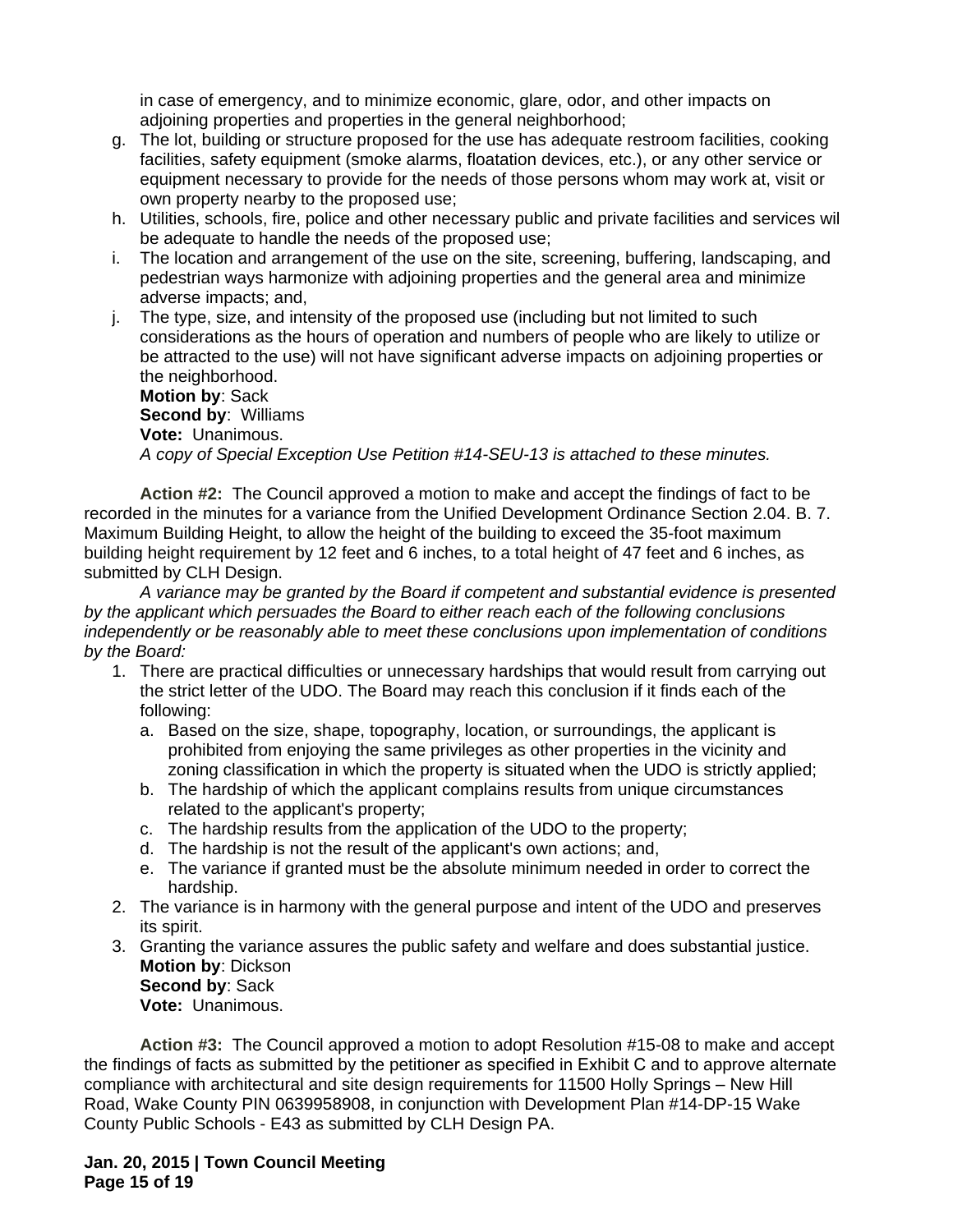**Motion by**: Cobb **Second by**: Dickson **Vote:** Unanimous. *A copy of Resolution 15-08 is attached to these minutes.*

**Action #4:** The Council approved a motion to make and accept the findings of fact to be recorded in the minutes for a waiver of regulations of UDO Section 7.04 E. 2. to allow for a reduction of 12 spaces, or 9%, of the minimum number of required parking spaces for 11500 Holly Springs – New Hill Road, Wake County PIN 0639958908, in conjunction with Development Plan #14-DP-15 Wake County Public Schools - E43 as submitted by CLH Design.

*A petition for a waiver of regulations of UDO Section 7.04 E. 2. : Reduction in the Number of Off-Street Parking Spaces may only be granted upon the presentation of sufficient evidence to enable a written determination that:*

- 1. The nature and location of the proposed building or structure, and;
- 2. The maximum number of students, employees, guests, customers, or clients who can reasonably be expected to use the proposed building or structure at one time, and;
- 3. The quantity of existing public or private parking on the lot or in the integrated center, business park or industrial park that can reasonably be expected to be available when the building or structure is in use, or;
- 4. The reduction of required off-street parking spaces will result in preserving existing vegetation on the property, or;
- 5. A land banked area for future off-street parking spaces is provided on the lot or within the integrated center, business park or industrial park that is of sufficient size and layout to effect compliance with the basic minimum requirements of this UDO is indicated on the approved plans. Such land banked area shall not be used for any form of development unless an amended alternate parking plan is submitted and approved, that indicates compliance with the provisions of this sub-Section.

**Motion by**: Lee **Second by**: Cobb **Vote:** Unanimous.

**Action #5:** Having made findings of fact that the project meets the requirements to be granted a Special Exception Use, a variance of development standards, and waivers of development standards, the Council approved a motion to approve:

- Special Exception Use #14-SEU-13 as specified in Unified Development Ordinance Section 2.04 2. b. R-10: Residential, to allow for a School – Public and Modular Units,
- Variance #14-VAR-14, a variance of regulations of UDO Section 2.04. B. 7. Maximum Building Height, to allow the height of the building to exceed the 35-foot maximum building height requirement by 12 feet and 6 inches, to a total height of 47 feet and 6 inches.
- Waiver of regulations of UDO Section 7.04 E. 2. : to allow for a reduction of 12 spaces, or 9%, of the minimum number of required parking spaces for Development Plan Petition #14-DP-15 for Wake County Public Schools - E43.
- Alternate Landscaping Plan for Wake County Public Schools E43
- and Development Plan #14-DP-15 for Wake County Public Schools E43 as submitted by CLH Design PA, Project Number 531825, dated Revised 12/8/14, for 11500 Holly Springs – New Hill Road, Wake County PIN 0639958908, with the following conditions:

Special Exception Use Conditions:

- 1. All operations must adhere to the evidence submitted by the applicant as stated in the findings of fact submitted and those findings of fact specified by the Town Council in conjunction with 14- SEU-13.
- 2. Prior to the placement of any modular classroom, a UDO permit shall be submitted to the Department of Planning & Zoning for review and approval.

**Jan. 20, 2015 | Town Council Meeting Page 16 of 19**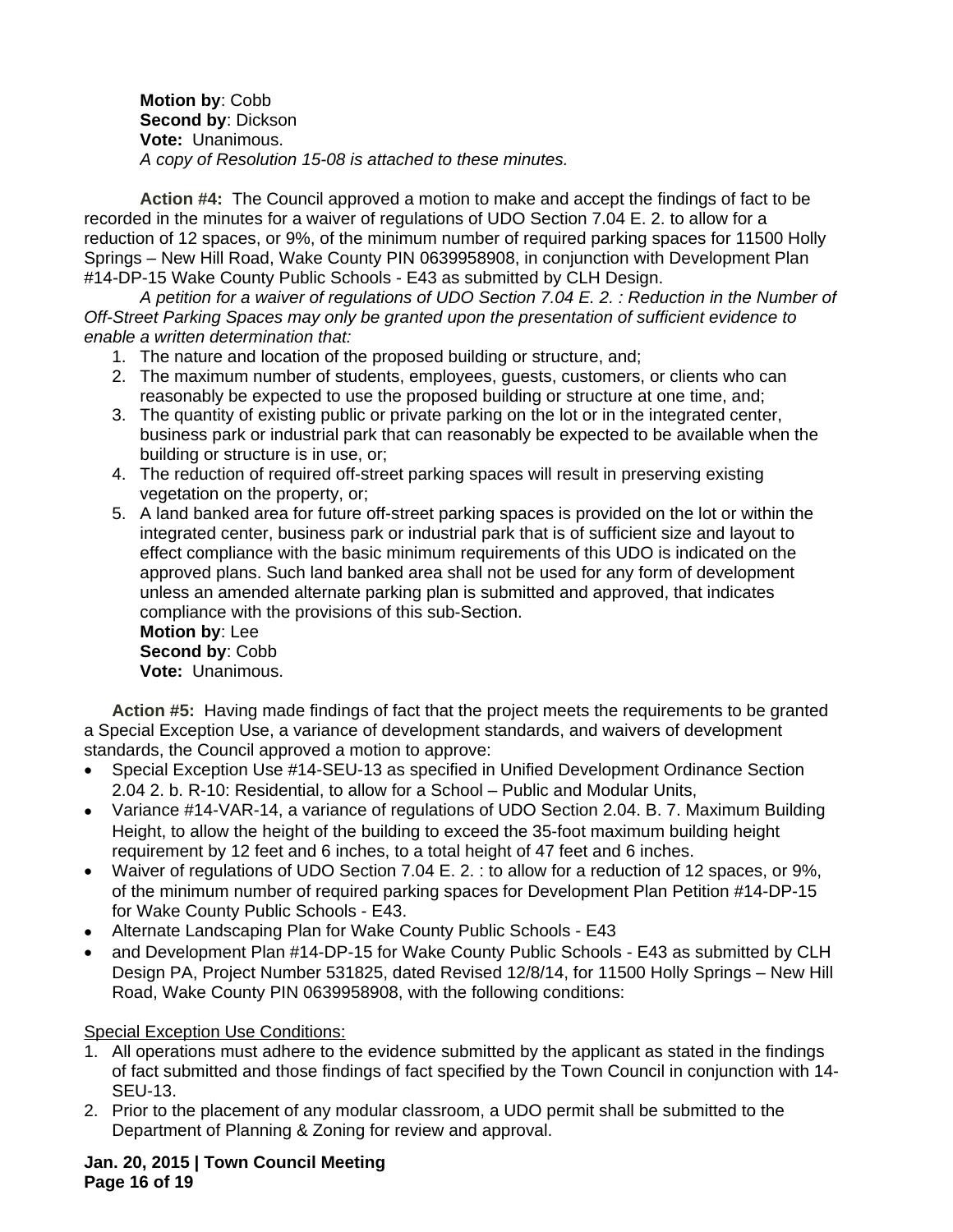Development Plan Conditions:

- 1. A fee-in-lieu of upgrade will be required for this project for the Pump Station and Force Main
- 2. This project will be required to meet the Town of Holly Springs NPDES Ph. II Post Construction Stormwater Ordinance.
- 3. A revised landscaping plan shall be submitted to the Department of Planning & Zoning showing a revised street tree species along Holly Springs – New Hill Road if required by Duke Progress Energy.
- 4. Prior to issuance of a land disturbance permit or construction drawing approval, the following items must be addressed:
	- a. Documentation in the form of a recorded plat for any offsite right-of-way or easements required for this project.
	- b. Approval of Stormwater Management Plan is required.
	- c. Payment of the Stormwater Fee-in-Lieu will be required.
	- d. Stormwater sureties are required on this project. A performance surety in the form of a bond, letter of credit or cash is required in the amount of 150% estimated construction cost of the stormwater BMP prior to the preconstruction meeting and a maintenance surety in the form of a cash escrow account in the amount of 35% the actual construction cost of the BMP is required at the end of the performance monitoring period for the project.
	- e. All environmental permits must be obtained for the entire project.
- 5. The following items must be addressed with the first construction drawing submittal:
	- a. All items listed on the Stormwater Submittal Checklist, Form #16003, must be included.
	- b. A Final Gravity Sewer Line Sizing Report will be required for all lines that are stubbed to adjacent upstream properties. Include calculations to document line sizes, adequacy of proposed sanitary sewer lines to serve all future upstream development.
	- c. Thoroughfares, collectors and boulevards will require a calculated pavement design with 1<sup>st</sup> construction drawing submittal. This may result in a pavement cross section bigger than the specified minimum. This will become a condition of plan approval.
	- d. Note that the pavement design will require NCDOT approval. The most restrictive crosssection between the minimum design, calculated pavement design, Triassic design, and NCDOT design will apply.
	- e. The Final Traffic Impact Analysis must be approved and all recommendations must be incorporated on the plans.

**Motion by**: Dickson **Second by**: Cobb **Vote:** Unanimous.

**9. Consent Agenda:** The Council approved a motion to approve all items on the Consent Agenda. The motion carried following a motion by Councilman Sack, a second by Councilman Cobb and a unanimous vote. The following actions were affected:

9a. Minutes – The Council approved minutes of the Council's meeting held Jan. 6, 2015

9b. Budget Amendment Report – The Council received monthly report of amendments to the FY 2014-15 budget approved by the town manager. *A copy of the budget amendment report is attached to these minutes.*

9c. Municipal Hazard Mitigation Plan -- The Council adopted Resolution 15-03 enacting a joint municipal hazard mitigation plan. *A copy of Resolution 15-03 is attached to these minutes.*

9d. Wake County Emergency Operations Plan - The Council adopted Resolution 15-04 approving the Wake County Emergency Operations Plan. *A copy of Resolution 15-04 is attached to these minutes.*

9e. Annexation A14-05 – The Council adopted Resolution 15-05 directing the town clerk to investigate the sufficiency of annexation petition A14-05 and setting a public hearing. *A copy of Resolution 15-05 is attached to these minutes.*

**Jan. 20, 2015 | Town Council Meeting Page 17 of 19**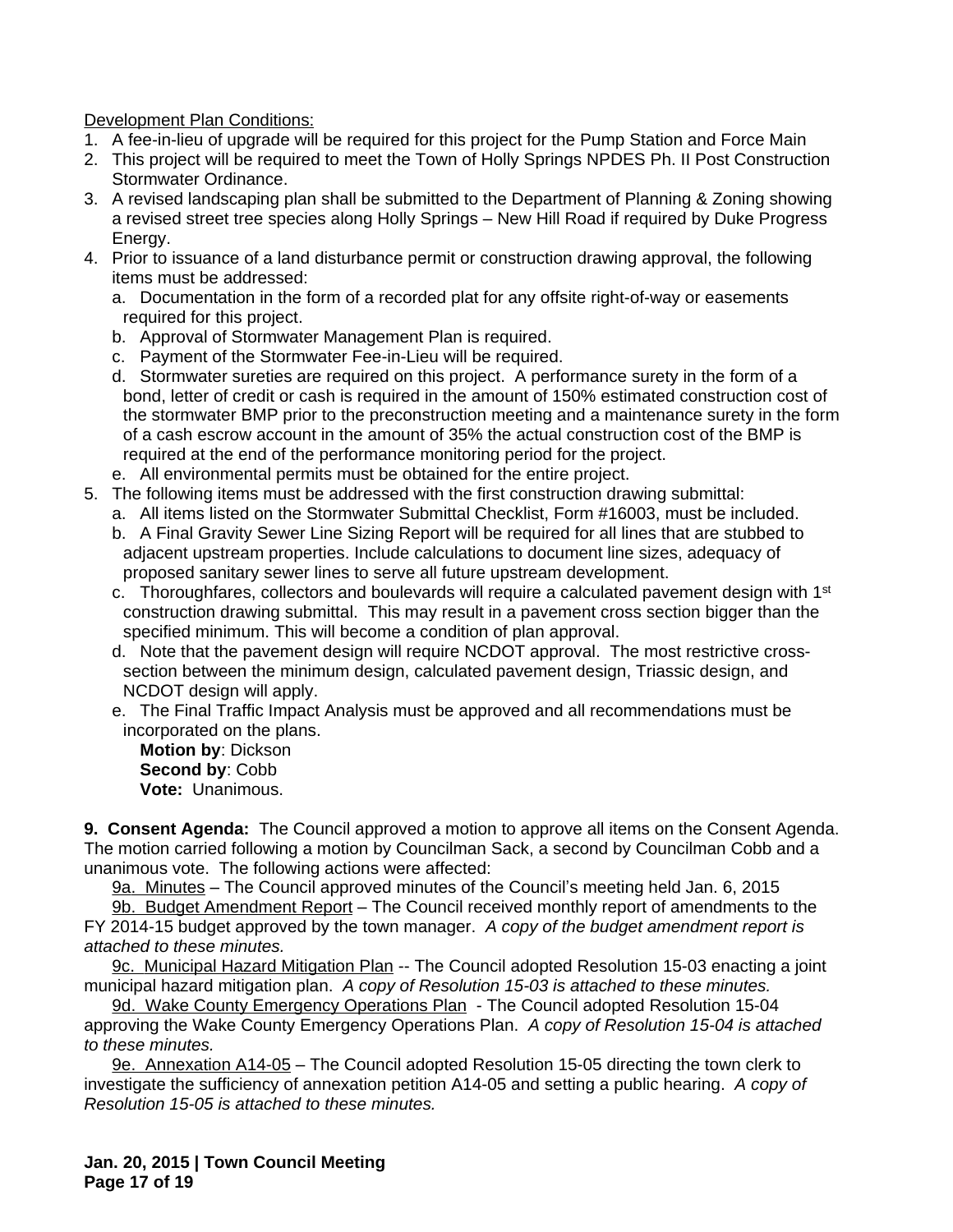9f. Budget Amendment, \$17,500- The Council adopted an amendment to the FY 2014-15 budget in the amount of \$17,500 to cover fire engine repairs. *A copy of the budget amendment is attached to these minutes.*

9g. Budget Amendment, \$408,610 – The Council adopted an amendment to the FY 2014-15 budget in the amount of \$408,610 to cover the cost and accept grant funds for Avent Ferry Road widening design. *A copy of the budget amendment is attached to these minutes.*

9h. Set Special Branding Workshop Date – The Council approved to set special meeting for a branding workshop.

**10a. Board of Adjustment and Planning Board Appointments -** Ms. Clapp said on the last day of February of each year, the terms of several members of the Board of Adjustment and Planning Board expire. The Town Council is responsible for the appointment of "in-town" members to the Holly Springs Board of Adjustment and Planning Board. Extraterritorial jurisdiction members are appointed by the Wake County Board of Commissioners (WCBOC;) however, the Town Council makes a recommendation to the WCBOC on who should be appointed.

The Town Council is being asked to review the applications for the vacancies and appoint new members to the respective boards or re-appoint interested members. The terms will be for three years from March 1, 2015 to February 28, 2018.

This year's vacancies are as follows:

Board of Adjustment - 1 in-town member and 1 ETJ member

Planning Board - 3 in-town members

In addition, Ms. Clapp said, Brian Stempowski resigned as an in-town member of the Board of Adjustment with a term ending in February 2017, so his seat also will need to be filled.

**Action #1:** The Council approved a motion to appoint Larry O'Neal as an in-town regular member of the Board of Adjustment with a term of March 1, 2015 to Feb. 28, 2018.

**Motion by**: Dickson **Second by**: Sack **Vote:** Unanimous.

**Action #1:** The Council approved a motion to appoint Bill Daniels as an in-town regular member of the Board of Adjustment to fill the remainder of Mr. Stempowski's term ending Feb. 28, 2017.

**Motion by**: Dickson **Second by**: Cobb **Vote:** Unanimous.

**Action:** The Council approved a motion to appoint Dan J. Carro as an in-town alternate member of the Board of Adjustment to fill the remainder of Mr. Daniels' term ending Feb. 28, 2017.

**Motion by**: Dickson **Second by**: Sack **Vote:** Unanimous.

**Action:** The Council approved a motion to appoint Richard D. Madoni as an in-town alternate member of the Board of Adjustment to fill the remainder of Mr. O'Neal's term ending Feb. 29, 2016.

**Motion by**: Lee **Second by**: Sack **Vote:** Unanimous

**Action:** The Council approved a motion to recommend that the Wake County Board of Commissioners appoint Glen Walker as the extraterritorial jurisdiction member of the Board of Adjustment with a term of March 1, 2015 to Feb. 28, 2018.

**Motion by**: Sack

**Jan. 20, 2015 | Town Council Meeting Page 18 of 19**